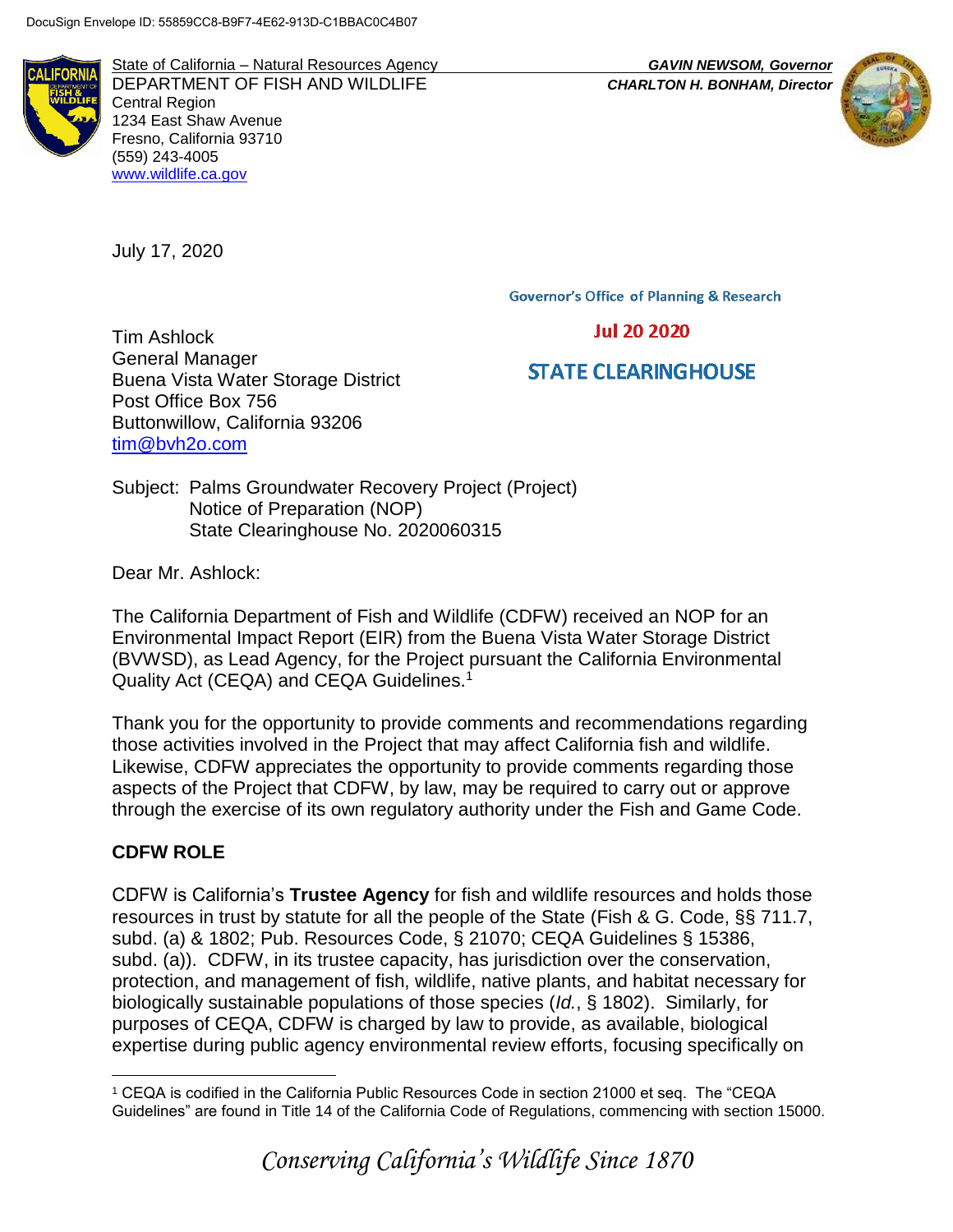projects and related activities that have the potential to adversely affect fish and wildlife resources.

CDFW is also submitting comments as a **Responsible Agency** under CEQA (Pub. Resources Code, § 21069; CEQA Guidelines, § 15381). CDFW expects that it may need to exercise regulatory authority as provided by the Fish and Game Code. As proposed, for example, the Project may be subject to CDFW's lake and streambed alteration regulatory authority (Fish & G. Code, § 1600 et seq.). Likewise, to the extent implementation of the Project as proposed may result in "take" as defined by State law of any species protected under the California Endangered Species Act (CESA) (Fish & G. Code, § 2050 et seq.), related authorization as provided by the Fish and Game Code will be required.

CDFW has jurisdiction over fully protected species of birds, mammals, amphibians and reptiles, and fish, pursuant to Fish and Game Code sections 3511, 4700, 5050, and 5515. Take of any fully protected species is prohibited and CDFW cannot authorize their incidental take.

# **PROJECT DESCRIPTION SUMMARY**

**Proponent:** BVWSD is the Project applicant and Lead Agency for the purpose of CEQA.

**Objective:** The Recovery Project has the following primary objectives:

- Increase conjunctive management on the west side of Kern County by improving the BVWSD's ability to meet demands during periods when supply of surface water is limited with previously banked water supplies.
- Improve conveyance of previously stored water throughout the BVWSD area and to neighboring districts.
- Provide water for urban use in Kern County and possibly elsewhere.

**Project Description:** The Project is the construction and replacement of a suite of 14 wells, including nine new wells and five replacement wells. Additionally, conveyance pipelines would be installed to connect these wells to the water delivery system. Construction activities would include excavation and trenching to install the wells, and approximately 11.9 miles of conveyance pipe. The total area of disturbance would be approximately 72 acres. The new and replacement wells would be drilled to a depth of up to 500 feet and include an 18-inch casing. Staging areas for the construction equipment and materials would be adjacent to the Project area on previously disturbed land. The water pipelines will be connected to BVWSD's existing turnout at the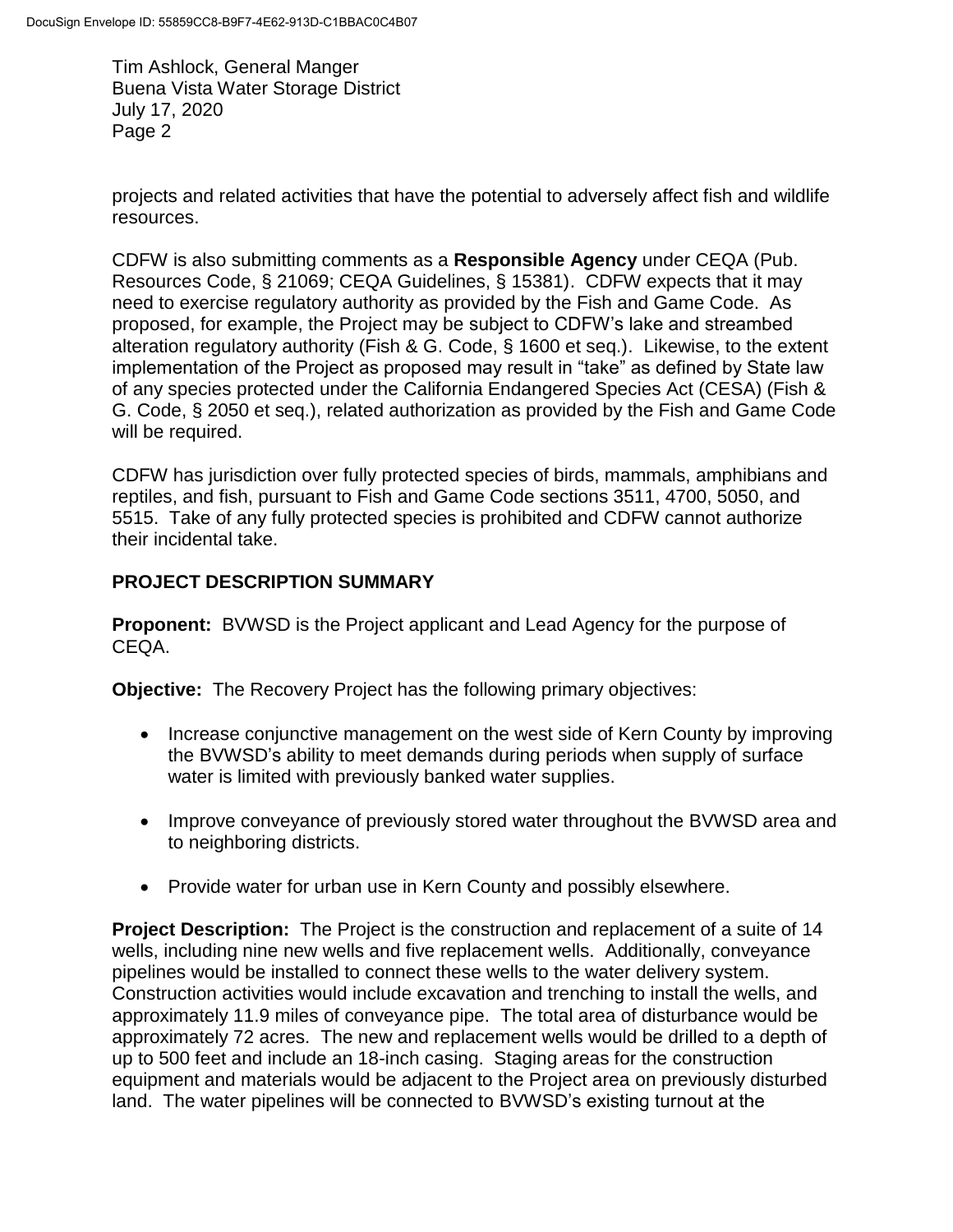California Aqueduct at BV8, which can be used to either input water to, or withdraw water from, the California Aqueduct.

**Location:** The Project is located in the BVWSD service area, approximately 4 miles south of the unincorporated community of Buttonwillow, Kern County, California, within Sections 2 to 5, 8 to 11, 14, and 15; Township 30 South; Range 24 East; Mount Diablo Base & Meridian.

**Timeframe:** Construction activities are expected to begin in the fall of 2020 and be completed within 11 months.

## **COMMENTS AND RECOMMENDATIONS**

CDFW offers the comments and recommendations below to assist BVWSD in adequately identifying and/or mitigating the Project's significant, or potentially significant, direct and indirect impacts on fish and wildlife (biological) resources. Editorial comments or other suggestions may also be included to improve the CEQA document.

Aerial imagery of the Project boundary and its surroundings within the Project boundary shows nearby riparian corridors, riparian-lined canal corridors, large trees, Valley saltbush and Great Valley mesquite scrub habitat, upland grassland, and agricultural habitats. Tule Elk State Natural Reserve, managed by the California Department of Parks and Recreation, is located adjacent to the Project boundary. Based on a review of the Project description, a review of California Natural Diversity Database (CNDDB) records, and the surrounding habitat, several special-status species could potentially be impacted by Project activities.

Project-related construction activities within the Project boundary including but not limited to construction and operation of additional water banking facilities and introduction of surface water flows for storage could impact the following special-status plant and wildlife species and habitats known to occur in the area: the State threatened and federally endangered San Joaquin kit fox (*Vulpes macrotis mutica*); the State and federally endangered Tipton kangaroo rat (*Dipodomys nitratoides nitratoides*); the State and federally endangered giant kangaroo rat (*Dipodomys ingens*); the State and federally endangered and State fully protected blunt-nosed leopard lizard (*Gambelia sila*); the State threatened Swainson's hawk (*Buteo swainsoni*), Nelson's antelope squirrel (*Ammospermophilus nelsoni*), and tricolored blackbird (*Agelaius tricolor*); the California Rare Plant Rank (CRPR) 1B.1 alkali-sink goldfields (*Lasthenia chrysantha*), oil nest straw (*Stylocline citroleum*), and slough thistle (*Cirsium crassicaule*); the CRPR 1B.2 recurved larkspur (*Delphinium recurvatum*); and the State species of special concern American badger (*Taxidea taxus*), Tulare grasshopper mouse (*Onychomys torridus tularensis*), San Joaquin pocket mouse (*Perognathus inornatus*), burrowing owl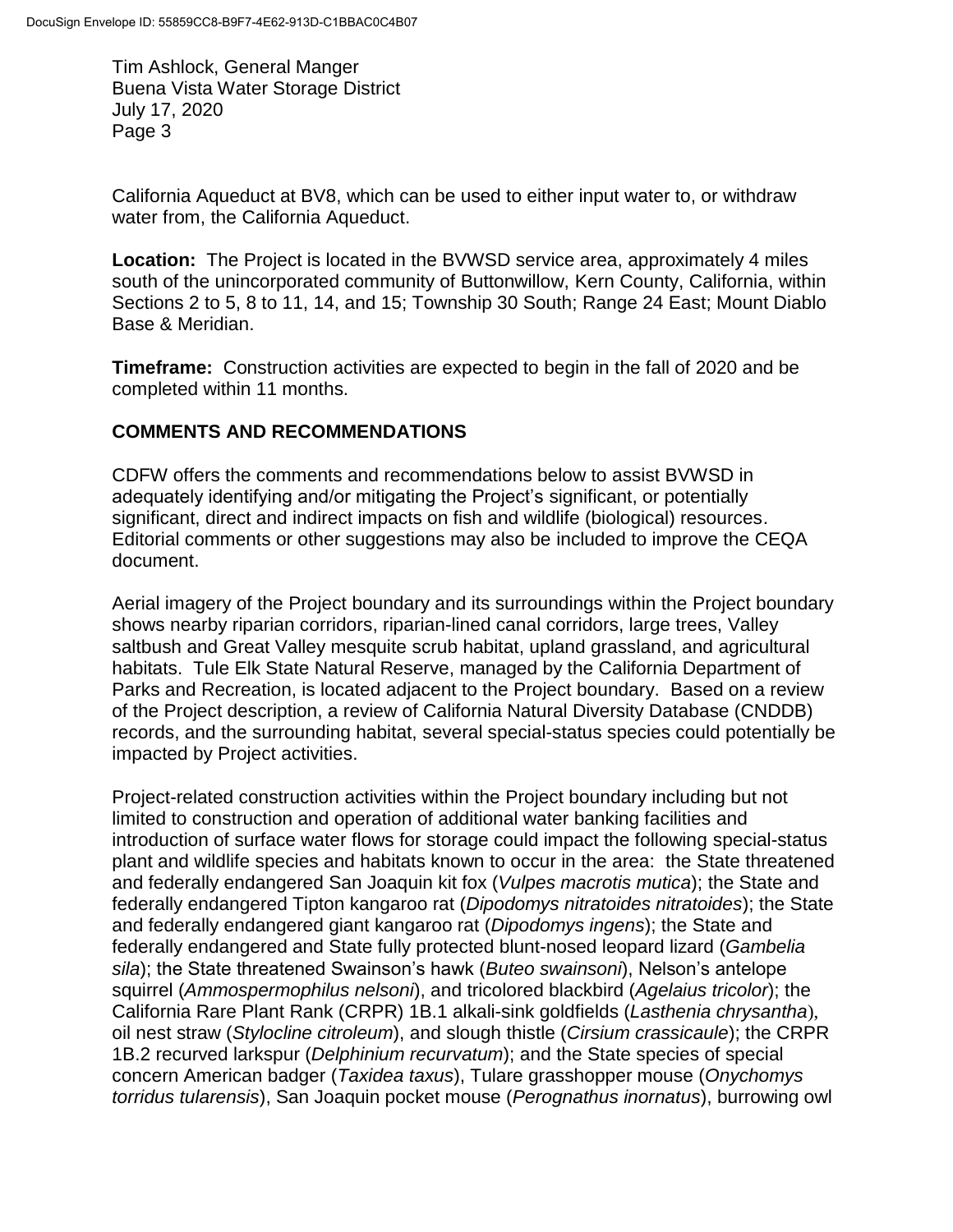(*Athene cunicularia*), Le Conte's thrasher (*Toxistoma lecontei*), western pond turtle (*Emys marmorata*), San Joaquin coachwhip (*Masticophis flagellum ruddocki*), California glossy snake (*Arizona elegans occidentalis*), western spadefoot (*Spea hammondi*), and coast horned lizard (*Phrynosoma blainvillii*).

Please note that the CNDDB is populated by and records voluntary submissions of species detections. As a result, species may be present in locations not depicted in the CNDDB but where there is suitable habitat and features capable of supporting species. Therefore, a lack of an occurrence record in the CNDDB is not tantamount to a negative species finding. In order to adequately assess any potential Project related impacts to biological resources, surveys conducted by a qualified wildlife biologist/botanist during the appropriate survey period(s) and using the appropriate protocol survey methodology are warranted in order to determine whether or not any special-status species are present at or near the Project area.

CDFW recommends that the following modifications and/or edits be incorporated into the EIR.

## **I. Mitigation Measure or Alternative and Related Impact Shortcoming**

**Would the Project have a substantial adverse effect, either directly or through habitat modifications, on any species identified as a candidate, sensitive, or special-status species in local or regional plans, policies, or regulations, or by CDFW or the United States Fish and Wildlife Service (USFWS)?** 

### **COMMENT 1: San Joaquin Kit Fox (SJKF)**

**Issue:** SJKF occurrences have been documented within the Project boundary (CDFW 2020a). The Project has the potential to temporarily disturb and permanently alter suitable habitat for SJKF and directly impact individuals if present during construction, recharge, and other activities.

SJKF den in a variety of areas such as rights-of-way, agricultural and fallow or ruderal habitat, dry stream channels, and canal levees, and populations can fluctuate over time. SJKF are also capable of occupying urban environments (Cypher and Frost 1999). SJKF may be attracted to Project areas due to the type and level of ground-disturbing activities and the loose, friable soils resulting from intensive ground disturbance. SJKF will forage in fallow and agricultural fields and utilize streams and canals as dispersal corridors. As a result, there is potential for SJKF to occupy all suitable habitat within the Project boundary and surrounding area.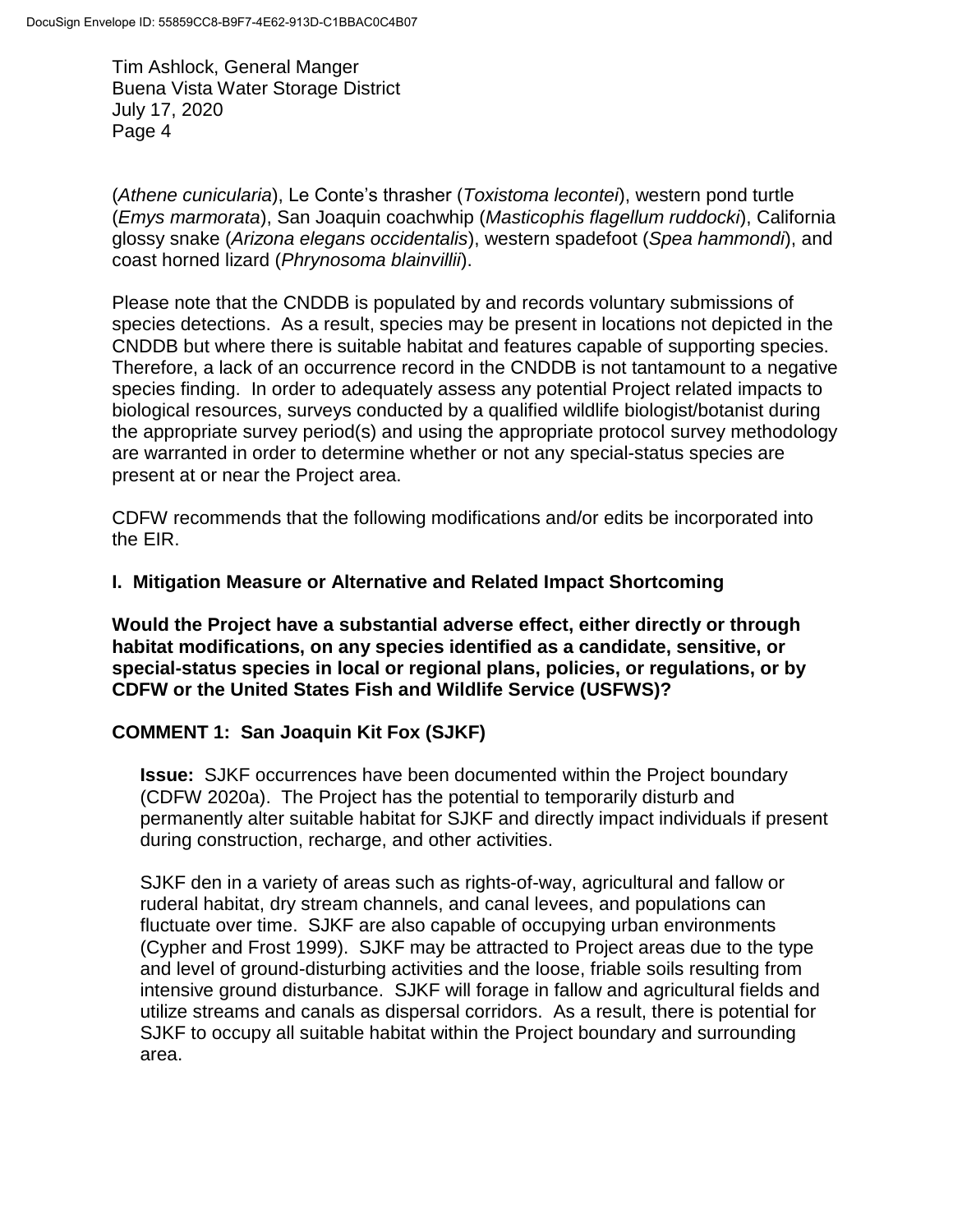**Specific impact:** Without appropriate avoidance and minimization measures for SJKF, potential significant impacts associated with construction include habitat loss, den collapse, inadvertent entrapment, reduced reproductive success, reduction in health and vigor of young, and direct mortality of individuals.

**Evidence impact is potentially significant:** Habitat loss resulting from land conversion to agricultural, urban, and industrial development is the primary threat to SJKF (Cypher et al. 2013). Western Kern County supports relatively large areas of high suitability habitat and one of the largest remaining populations of SJKF (Cypher et al. 2013). The Project area is within this remaining highly suitable habitat, which is otherwise intensively managed for agriculture. Therefore, subsequent ground-disturbing activities have the potential to significantly impact local SJKF populations.

### **Recommended Potentially Feasible Mitigation Measure(s)**

To evaluate potential impacts to SJKF associated with subsequent land conversion, ground disturbance and construction, CDFW recommends conducting the following evaluation of project areas and implementing the following mitigation measures.

## **Recommended Mitigation Measure 1: SJKF Habitat Assessment**

For all Project-specific components including construction and land conversion, CDFW recommends that a qualified biologist conduct a habitat assessment in advance of Project implementation, to determine if the Project area or its immediate vicinity contains suitable habitat for SJKF.

### **Recommended Mitigation Measure 2: SJKF Surveys and Minimization**

CDFW recommends assessing presence/absence of SJKF by having qualified biologists conducting surveys of Project areas and a 500-foot buffer of Project areas to detect SJKF and their sign. CDFW also recommends following the USFWS (2011) "Standardized recommendations for protection of the San Joaquin kit fox prior to and during ground disturbance".

### **Recommended Mitigation Measure 3: SJKF Take Authorization**

SJKF detection warrants consultation with CDFW to discuss how to avoid take or, if avoidance is not feasible, to acquire an Incidental Take Permit (ITP) prior to ground-disturbing activities, pursuant to Fish and Game Code section 2081 subdivision (b).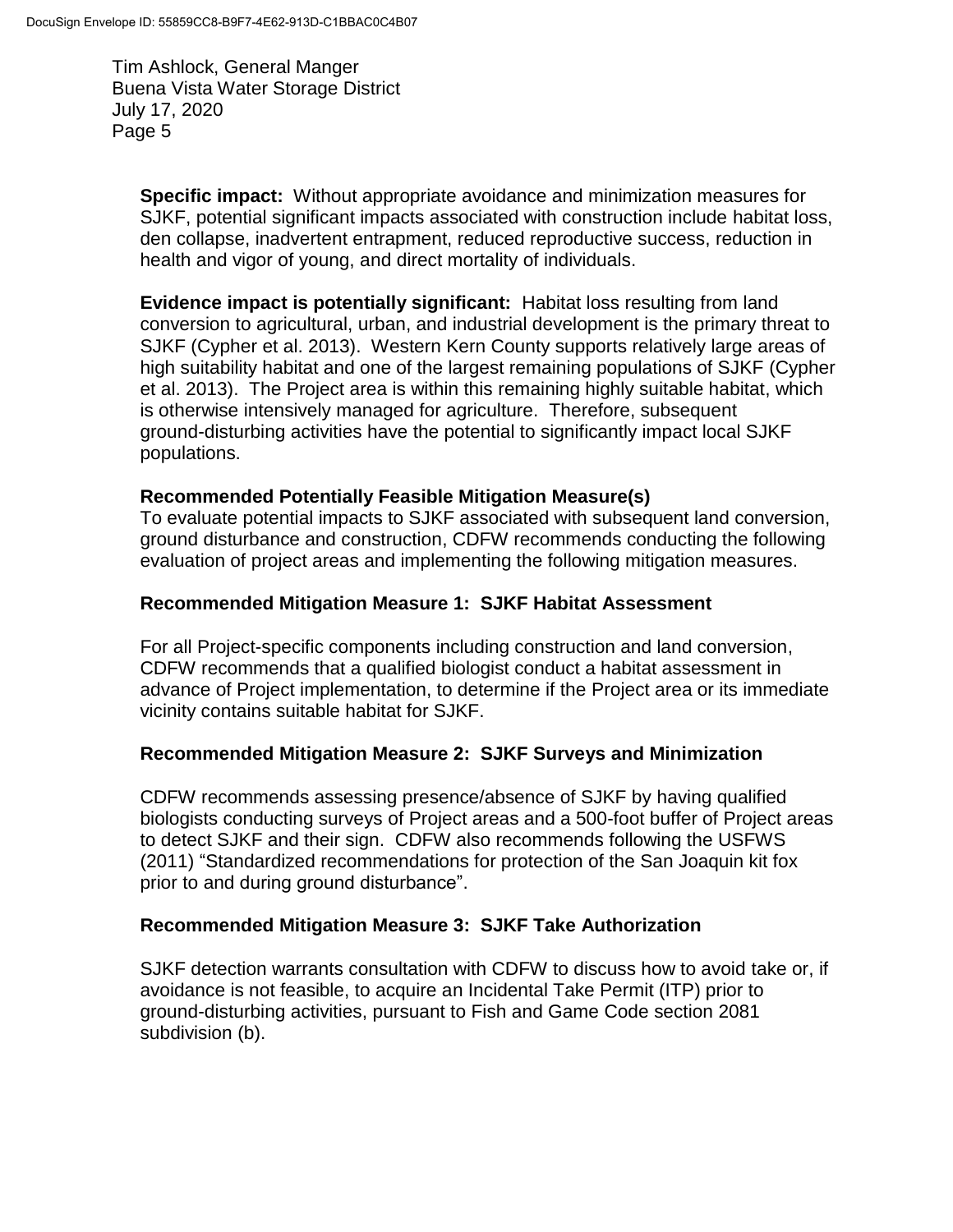## **COMMENT 2: Blunt-nosed Leopard Lizard (BNLL)**

**Issue:** BNLL have been documented in suitable habitat within and adjacent to the Project boundary (CDFW 2020a). Suitable BNLL habitat includes areas of grassland and upland scrub that contain requisite habitat elements, such as small mammal burrows. BNLL also use open space patches between suitable habitats, including disturbed sites, unpaved access roadways, and canals.

**Specific impact:** Without appropriate avoidance and minimization measures for BNLL, potentially significant impacts associated with ground-disturbing activities include habitat loss, burrow collapse, reduced reproductive success, reduced health and vigor of eggs and/or young, and direct mortality.

**Evidence impact is potentially significant:** Habitat loss resulting from cultivation, agricultural, urban, industrial development, petroleum and mineral extraction, and construction of communication and irrigation infrastructure is the primary threat to BNLL (ESRP 2020a). The range for BNLL now consists of scattered parcels of undeveloped land within the valley floor and the foothills of the Coast Range (USFWS 1998). Some undeveloped areas with suitable BNLL habitat occur within the Project and surrounding area; therefore, ground disturbance and conversion of suitable habitat has the potential to significantly impact local BNLL populations.

### **Recommended Potentially Feasible Mitigation Measure(s)**

To evaluate potential impacts to BNLL associated with subsequent development, CDFW recommends conducting the following evaluation of Project areas and implementing the following mitigation measures.

### **Recommended Mitigation Measure 4: BNLL Habitat Assessment**

CDFW recommends that a qualified biologist conduct a habitat assessment in advance of project implementation, to determine if the Project area or its immediate vicinity contains suitable habitat for BNLL.

### **Recommended Mitigation Measure 5: BNLL Surveys**

If suitable habitat is present, then prior to initiating any vegetation- or grounddisturbance activities, CDFW recommends conducting surveys in accordance with the "Approved Survey Methodology for the Blunt-nosed Leopard Lizard" (CDFW 2019). This survey protocol, designed to optimize BNLL detectability, reasonably assures CDFW that ground disturbance will not result in take of this fully protected species.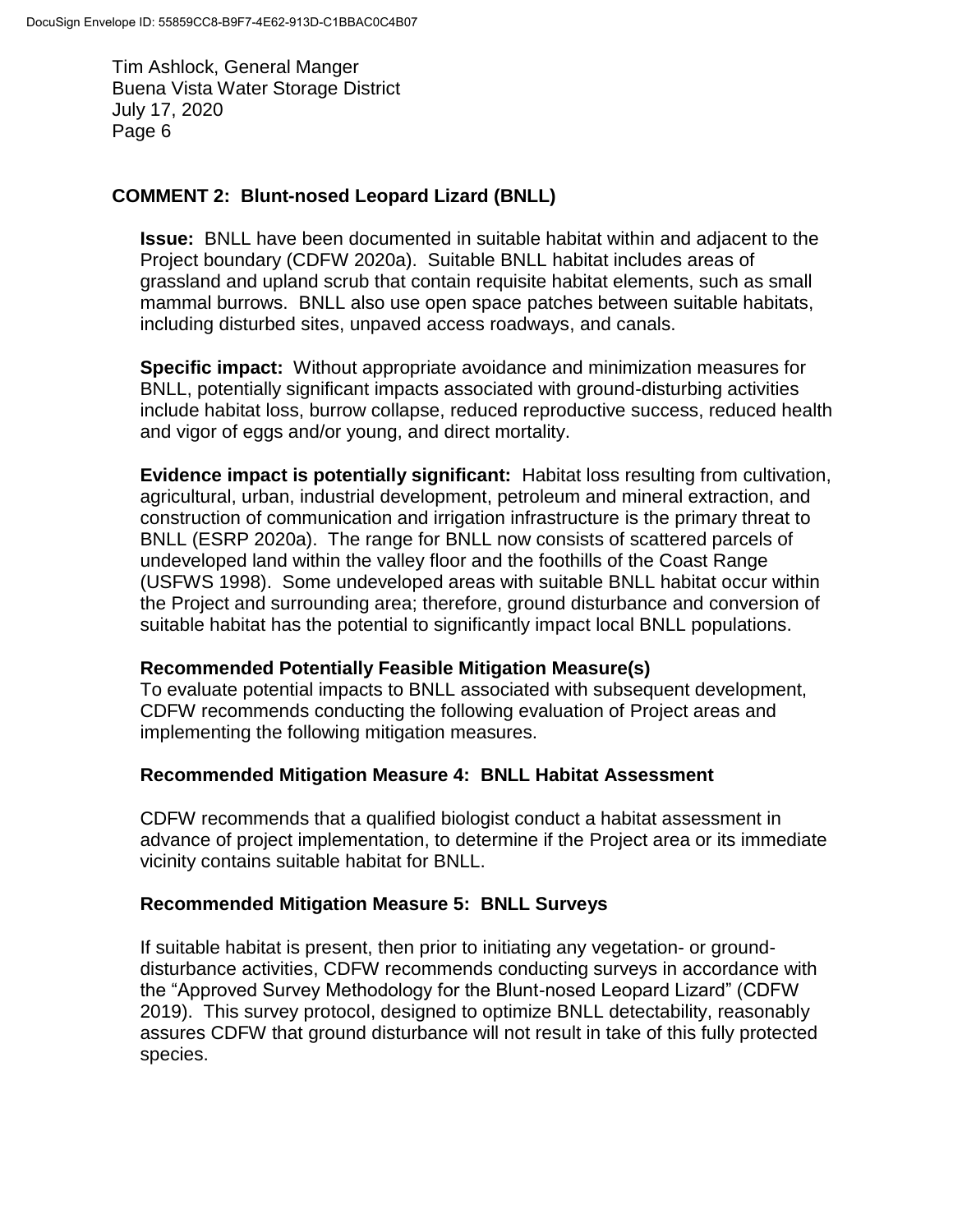CDFW advises that BNLL surveys be completed no more than one year prior to initiation of ground disturbance. Please note that protocol-level surveys must be conducted on multiple dates during late spring, summer, and fall of the same calendar year, and that within these time periods, there are specific protocol-level date, temperature, and time parameters that must be adhered to. As a result, protocol-level surveys for BNLL are not synonymous with 30-day "preconstruction surveys" often recommended for other wildlife species. In addition, the BNLL protocol specifies different survey effort requirements based on whether the disturbance results from maintenance activities or if the disturbance results in habitat removal (CDFW 2019).

### **Recommended Mitigation Measure 6: BNLL Take Avoidance**

BNLL detection during protocol-level surveys warrants consultation with CDFW to discuss whether take of BNLL can be avoided during ground-disturbing Project activities.

## **COMMENT 3: San Joaquin Antelope Squirrel (SJAS)**

**Issue:** SJAS have been documented to occur within areas of suitable habitat within the Project vicinity (CDFW 2020a). Suitable SJAS habitat includes areas of grassland, upland scrub, and alkali sink habitats that contain requisite habitat elements, such as small mammal burrows.

**Specific impact:** Without appropriate avoidance and minimization measures for SJAS, potential significant impacts include loss of habitat, burrow collapse, inadvertent entrapment of individuals, reduced reproductive success such as reduced health or vigor of young, and direct mortality of individuals.

**Evidence impact is potentially significant:** Habitat loss resulting from agricultural, urban, and industrial development is the primary threat to SJAS. Very little suitable habitat for this species remains along the western floor of the San Joaquin Valley (ESRP 2020b). Areas of suitable habitat within the Project represent some of the only remaining undeveloped land in the vicinity, which is otherwise intensively managed for agriculture. As a result, ground-disturbing activities within the Project may have the potential to significantly impact local populations of SJAS.

### **Recommended Potentially Feasible Mitigation Measure(s)**

To evaluate potential impacts to SJAS associated with subsequent development, CDFW recommends conducting the following evaluation of Project areas and implementing the following mitigation measures.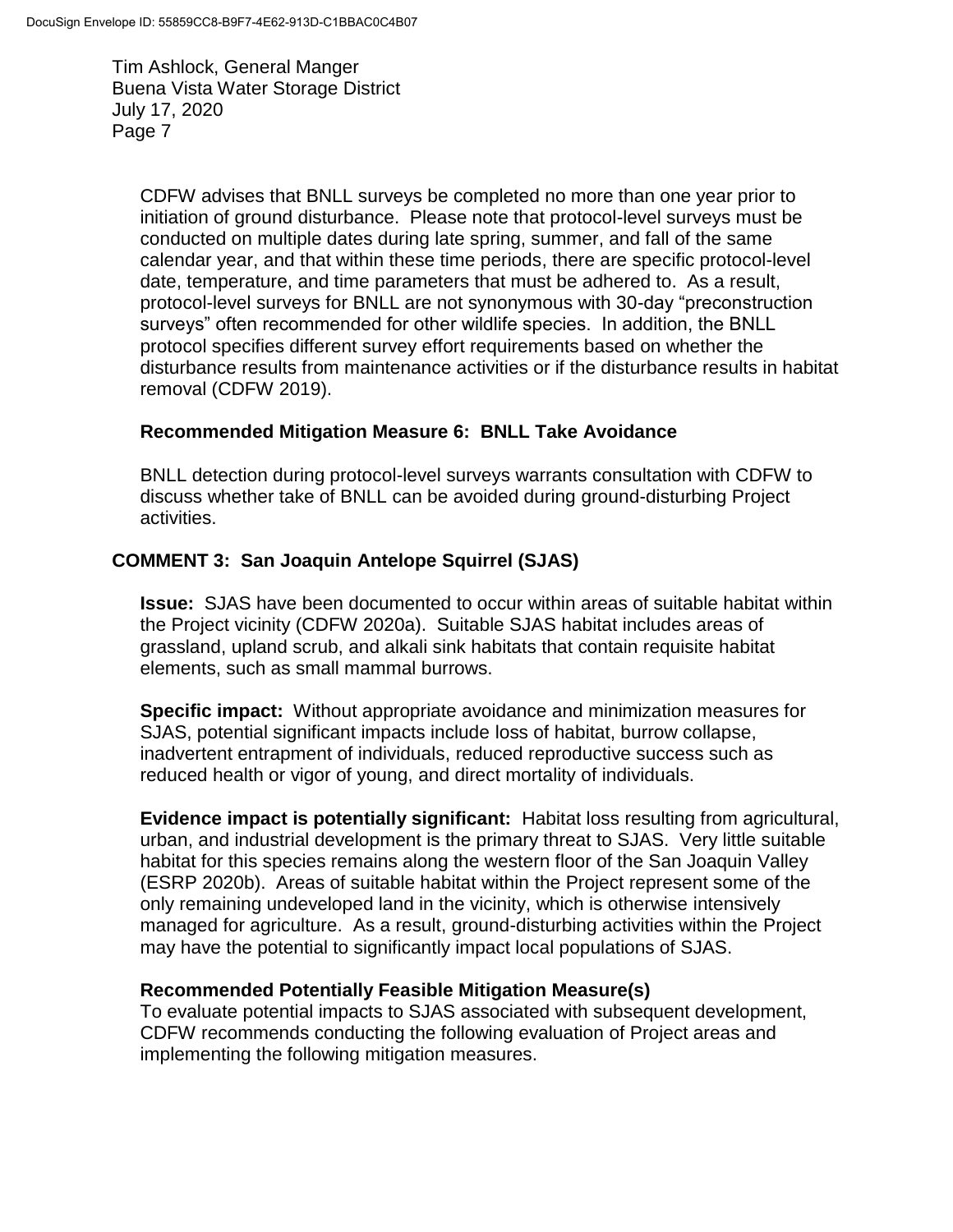### **Recommended Mitigation Measure 7: SJAS Habitat Assessment**

CDFW recommends that a qualified biologist conduct a habitat assessment in advance of project implementation, to determine if the Project area or its immediate vicinity contains suitable habitat for SJAS.

### **Recommended Mitigation Measure 8: SJAS Surveys**

In areas of suitable habitat, CDFW recommends that a qualified biologist conduct focused daytime visual surveys for SJAS using line transects with 10- to 30-meter spacing of Project areas and a 50-foot buffer around those areas. CDFW further advises that these surveys be conducted between April 1 and September 20, during daytime temperatures between 68° and 86° F (CDFG 1990a), to maximize detectability.

#### **Recommended Mitigation Measure 9: SJAS Avoidance**

If suitable habitat is present and surveys are not feasible, CDFW advises maintenance of a 50-foot minimum no-disturbance buffer around all small mammal burrow entrances until the completion of Project activities.

### **Recommended Mitigation Measure 10: SJAS Take Authorization**

SJAS detection warrants consultation with CDFW to discuss how to avoid take or, if avoidance is not feasible, to acquire a State ITP prior to ground-disturbing activities, pursuant to Fish and Game Code section 2081 subdivision (b).

### **COMMENT 4: Tipton Kangaroo Rat (TKR)**

**Issue:** TKR have been documented to occur within areas of suitable habitat within and adjacent to the Project (CDFW 2020a). Suitable TKR habitat includes areas of grassland, upland scrub, and alkali sink habitats that contain requisite habitat elements, such as small mammal burrows.

**Specific impact:** Without appropriate avoidance and minimization measures for TKR, potential significant impacts include loss of habitat, burrow collapse, inadvertent entrapment of individuals, reduced reproductive success such as reduced health or vigor of young, and direct mortality of individuals.

**Evidence impact is potentially significant:** Habitat loss resulting from agricultural, urban, and industrial development is the primary threat to TKR. Very little suitable habitat for this species remains along the western floor of the San Joaquin Valley (ESRP 2020c). Areas of suitable habitat within the Project represent some of the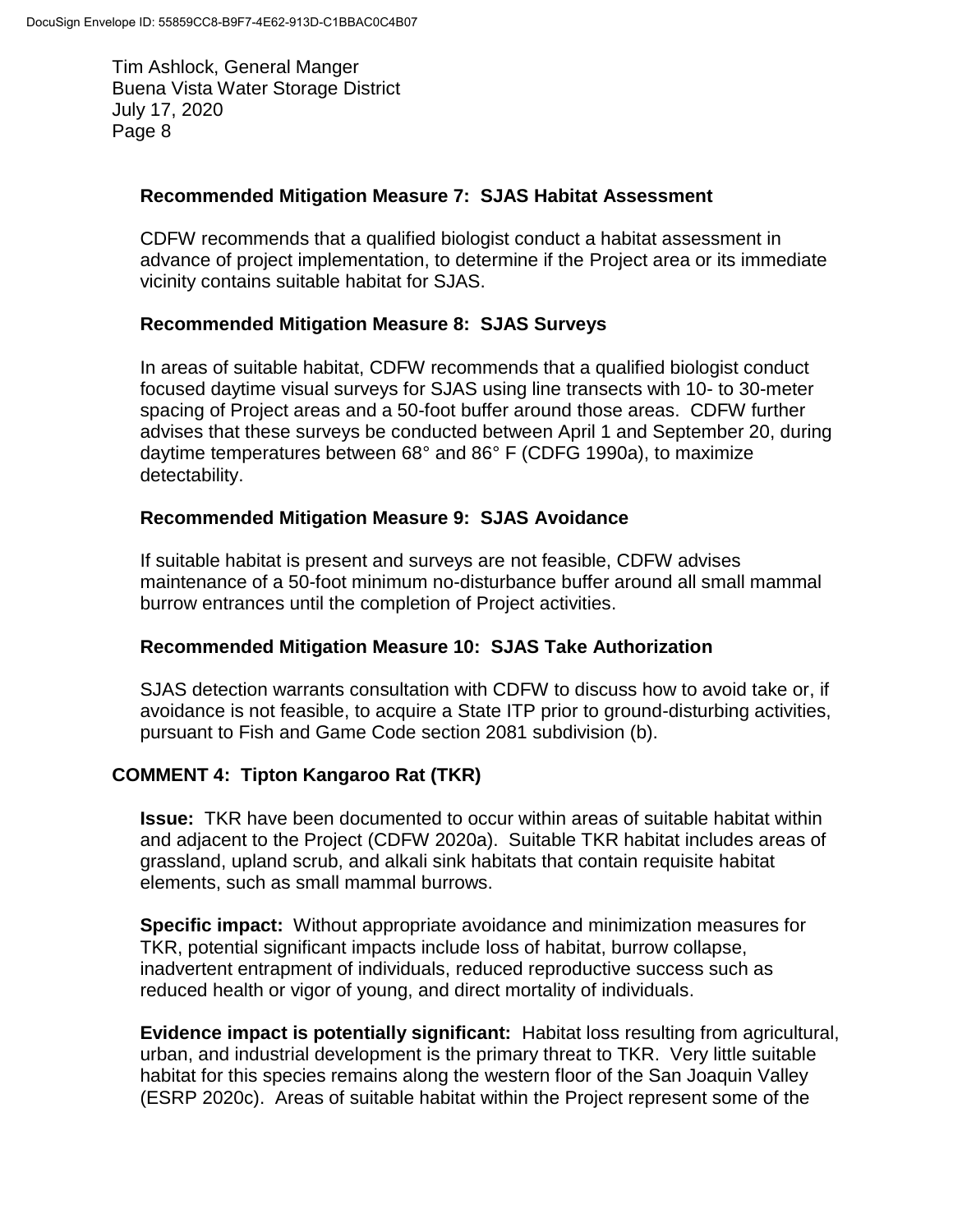only remaining undeveloped land in the vicinity, which is otherwise intensively managed for agriculture. As a result, ground-disturbing activities within the Project may have the potential to significantly impact local populations of TKR.

### **Recommended Potentially Feasible Mitigation Measure(s)**

To evaluate potential impacts to TKR associated with subsequent development, CDFW recommends conducting the following evaluation of Project areas and implementing the following mitigation measures.

### **Recommended Mitigation Measure 11: TKR Habitat Assessment**

CDFW recommends that a qualified biologist conduct a habitat assessment in advance of Project implementation, to determine if the Project area or its immediate vicinity contains suitable habitat for TKR.

#### **Recommended Mitigation Measure 12: TKR Avoidance**

If suitable habitat is present, CDFW advises maintenance of a 50-foot minimum no-disturbance buffer around all small mammal burrow entrances of suitable size for TKR use.

### **Recommended Mitigation Measure 13: TKR Surveys**

If burrow avoidance is not feasible, CDFW recommends that focused protocol-level trapping surveys be conducted by a qualified wildlife biologist that is permitted to do so by both CDFW and USFWS, to determine if TKR occurs in the Project area. CDFW advises that these surveys be conducted in accordance with the USFWS (2013) "Survey Protocol for Determining Presence of San Joaquin Kangaroo Rats*,*" well in advance of ground-disturbing activities in order to determine whether impacts to TKR could occur.

#### **Recommended Mitigation Measure 14: TKR Take Authorization**

TKR detection warrants consultation with CDFW to discuss how to avoid take or, if avoidance is not feasible, to acquire an ITP prior to ground-disturbing activities, pursuant to Fish and Game Code section 2081 subdivision (b).

### **COMMENT 5: Giant Kangaroo Rat (GKR)**

**Issue:** GKR have been documented within areas of suitable habitat adjacent to the Project area (CDFW 2020a). Suitable GKR habitat includes areas of grassland, upland scrub, and alkali sink habitats that contain requisite habitat elements, such as small mammal burrows.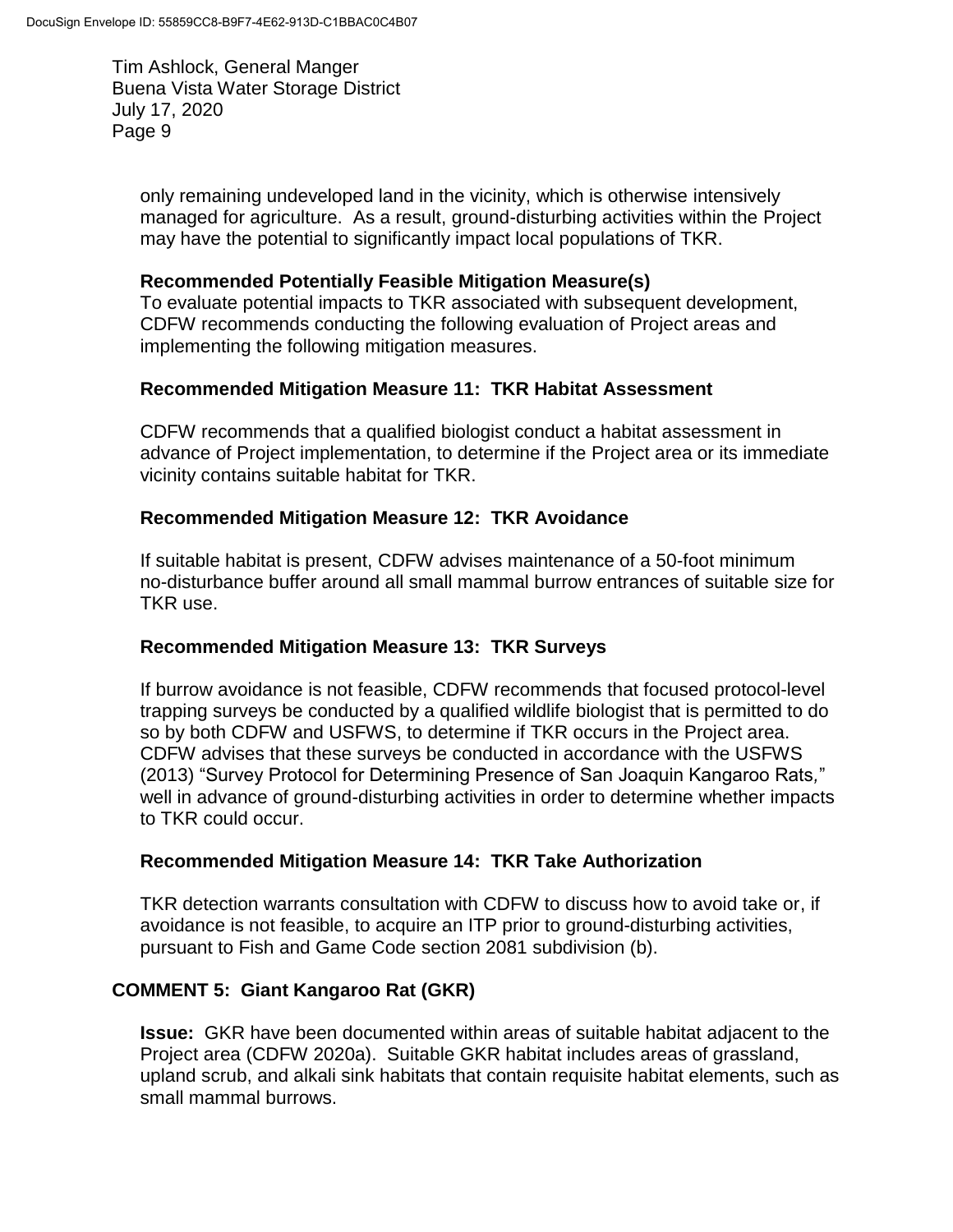**Specific impact:** Without appropriate avoidance and minimization measures for GKR, potential significant impacts include loss of habitat, burrow collapse, inadvertent entrapment of individuals, reduced reproductive success such as reduced health or vigor of young, and direct mortality of individuals.

**Evidence impact is potentially significant:** Habitat loss resulting from agricultural and petroleum development is the primary threat to GKR. Very little suitable habitat for this species remains along the western floor of the San Joaquin Valley (ESRP 2020d). Areas of suitable habitat within the Project vicinity represent some of the only remaining undeveloped land in the vicinity, which is otherwise intensively managed for agriculture. As a result, ground-disturbing activities within the Project may have the potential to significantly impact local populations of GKR.

#### **Recommended Potentially Feasible Mitigation Measure(s)**

To evaluate potential impacts to GKR associated with subsequent development, CDFW recommends conducting the following evaluation of Project areas and implementing the following mitigation measures.

#### **Recommended Mitigation Measure 15: GKR Habitat Assessment**

CDFW recommends that a qualified biologist conduct a habitat assessment in advance of Project implementation, to determine if the Project area or its immediate vicinity contains suitable habitat for GKR.

### **Recommended Mitigation Measure 16: GKR Surveys**

In areas of suitable habitat, CDFW recommends that a qualified biologist conduct focused daytime visual surveys for GKR using line transects with 10- to 30-meter spacing of Project areas and a 50-foot buffer around those areas. Surveys should focus on the identification of their characteristic habitat types and burrow systems (burrow openings 50 to 55 mm in diameter) (CDFW 1990b).

### **Recommended Mitigation Measure 17: GKR Avoidance**

If suitable habitat is present and surveys are not feasible, CDFW advises maintenance of a 50-foot minimum no-disturbance buffer around all small mammal burrow entrances until the completion of Project activities.

### **Recommended Mitigation Measure 18: GKR Take Authorization**

GKR detection or presence of characteristic habitat or burrow systems warrants consultation with CDFW to discuss how to avoid take or, if avoidance is not feasible,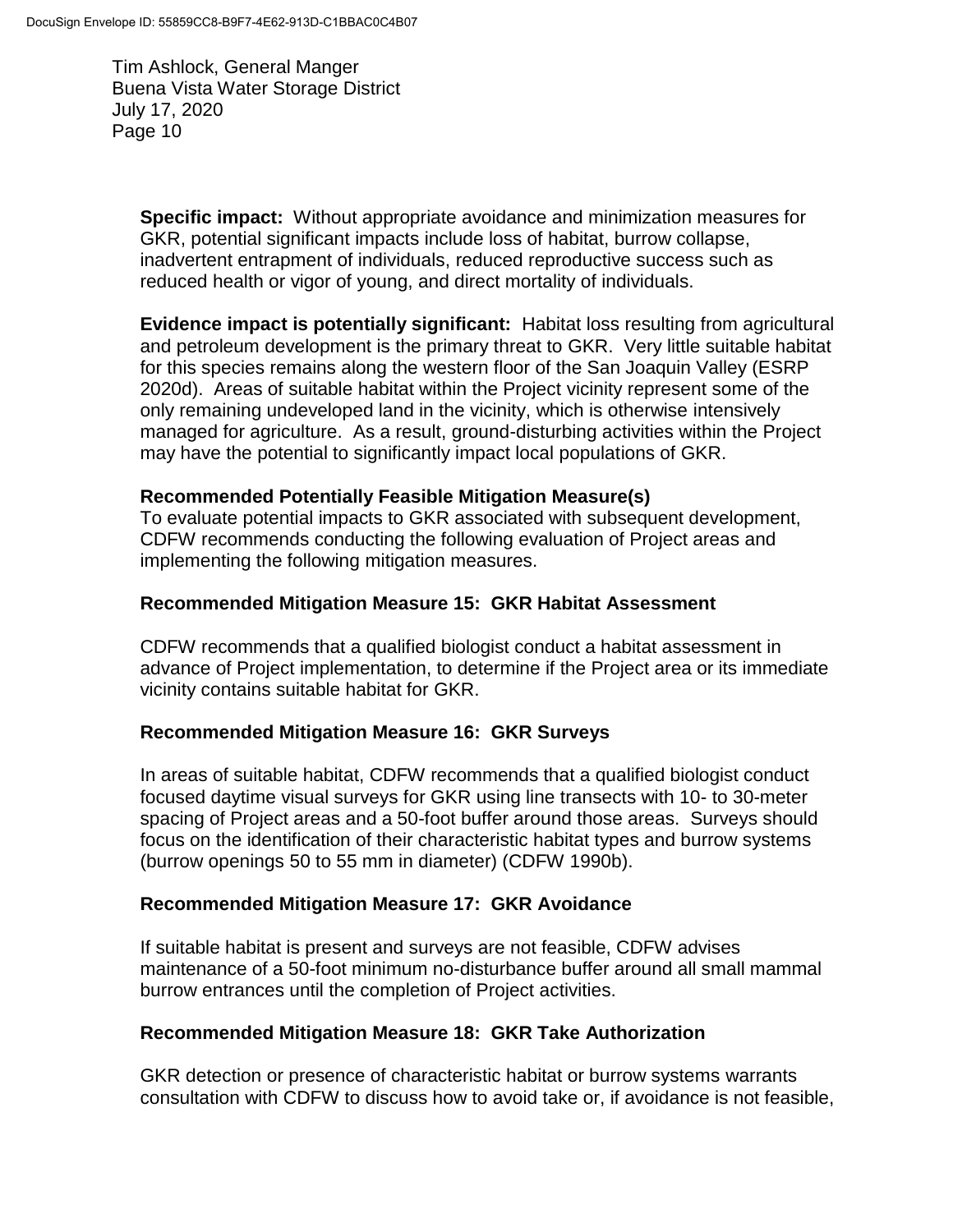to acquire an ITP prior to ground-disturbing activities, pursuant to Fish and Game Code section 2081 subdivision (b).

### **COMMENT 6: Swainson's Hawk (SWHA)**

**Issue:** SWHA have been documented within the Project area. Review of recent aerial imagery indicates that trees capable of supporting nesting SWHA occur along nearby waterways and Tule Elk Reserve. Landscape trees may also provide suitable nesting habitat. In addition, grassland and agricultural land in the surrounding area provide suitable foraging habitat for SWHA, increasing the likelihood of SWHA occurrence within the vicinity.

**Specific impact:** Without appropriate avoidance and minimization measures for SWHA, potential significant impacts associated with Project activities include loss of forging and/or nesting habitat, nest abandonment, reduced reproductive success, and reduced health and vigor of eggs and/or young.

**Evidence impact would be significant:** Lack of suitable nesting habitat in the San Joaquin Valley limits the local distribution and abundance of SWHA (CDFW 2016). The trees within the Project represent some of the only remaining suitable nesting habitat in the local vicinity. Depending on the timing of construction, activities including noise, vibration, and movement of workers or equipment could affect nests and have the potential to result in nest abandonment, significantly impacting local nesting SWHA. In addition, agricultural cropping patterns can directly influence distribution and abundance of SWHA. For example, SWHA can forage in grasslands, pasture, hay crops, and low growing irrigated crops; however, other agricultural crops such as orchards and vineyards are incompatible with SWHA foraging (Estep 2009, Swolgaard et al. 2008).

### **Recommended Potentially Feasible Mitigation Measure(s)**

To evaluate potential impacts to SWHA associated with subsequent development, CDFW recommends conducting the following evaluation of Project areas and implementing the following mitigation measures.

#### **Recommended Mitigation Measure 19: Focused SWHA Surveys**

To evaluate potential Project-related impacts, CDFW recommends that a qualified wildlife biologist conduct surveys for nesting SWHA following the entire survey methodology developed by the SWHA Technical Advisory Committee (SWHA TAC 2000) prior to Project initiation. SWHA detection during protocol-level surveys warrants consultation with CDFW to discuss how to implement Project activities and avoid take.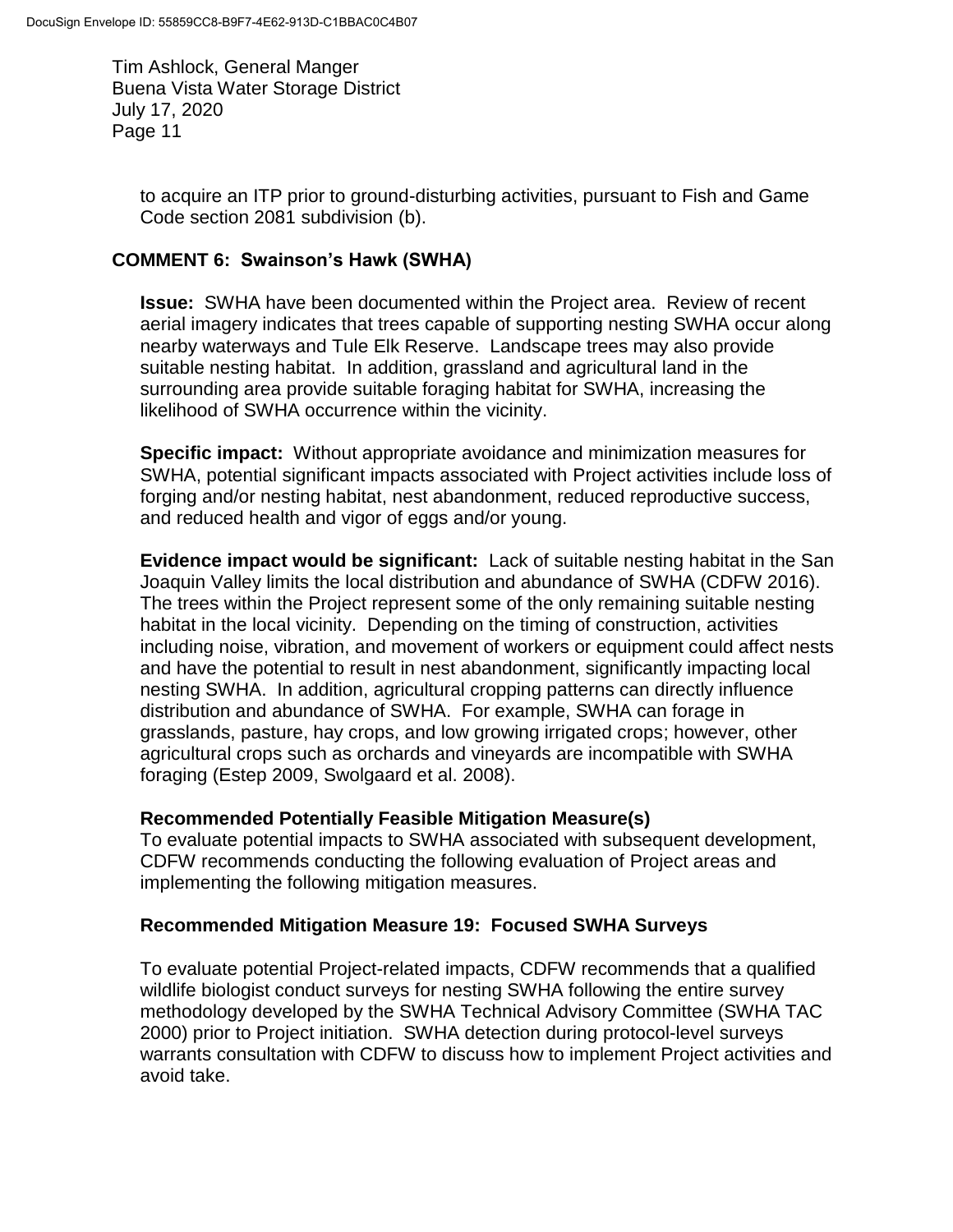### **Recommended Mitigation Measure 20: SWHA Avoidance**

CDFW recommends that if Project-specific activities will take place during the SWHA nesting season (i.e., March 1 through August 31), and active SWHA nests are present, a minimum ½-mile no-disturbance buffer be delineated and maintained around each nest, regardless if when it was detected by surveys or incidentally, until the breeding season has ended or until a qualified biologist has determined that the birds have fledged and are no longer reliant upon the nest or parental care for survival, to prevent nest abandonment and other take of SWHA as a result of Project activities.

### **Recommended Mitigation Measure 21: Tree Removal**

CDFW recommends that the removal of known raptor nest trees, even outside of the nesting season, be replaced with an appropriate native tree species planting at a ratio of 3:1 at or near the Project area or in another area that will be protected in perpetuity. This mitigation would offset the local and temporal impacts of nesting habitat loss.

### **Recommended Mitigation Measure 22: SWHA Take Authorization**

If SWHA are detected and a ½-mile no-disturbance nest buffer is not feasible, consultation with CDFW is warranted to determine if the Project can avoid take. If SWHA take cannot be avoided, issuance of an ITP prior to Project activities is warranted to comply with CESA

### **COMMENT 7: Tricolored Blackbird (TRBL)**

**Issue:** TRBL are known to occur in the Project vicinity (CDFW 2020a, UC Davis 2020). Review of aerial imagery indicates that the Project boundary includes flood-irrigated agricultural land, which is an increasingly important nesting habitat type for TRBL, particularly in the San Joaquin Valley (Meese et al. 2017).

**Specific impact:** Without appropriate avoidance and minimization measures for TRBL, potential significant impacts associated subsequent development include nesting habitat loss, nest and/or colony abandonment, reduced reproductive success, and reduced health and vigor of eggs and/or young.

**Evidence impact would be significant:** As mentioned above, flood-irrigated agricultural land is an increasingly important nesting habitat type for TRBL, particularly in the San Joaquin Valley (Meese et al. 2014). This nesting substrate is present within the Project vicinity. TRBL aggregate and nest colonially, forming colonies of up to 100,000 nests (Meese et al. 2014). Approximately 86% of the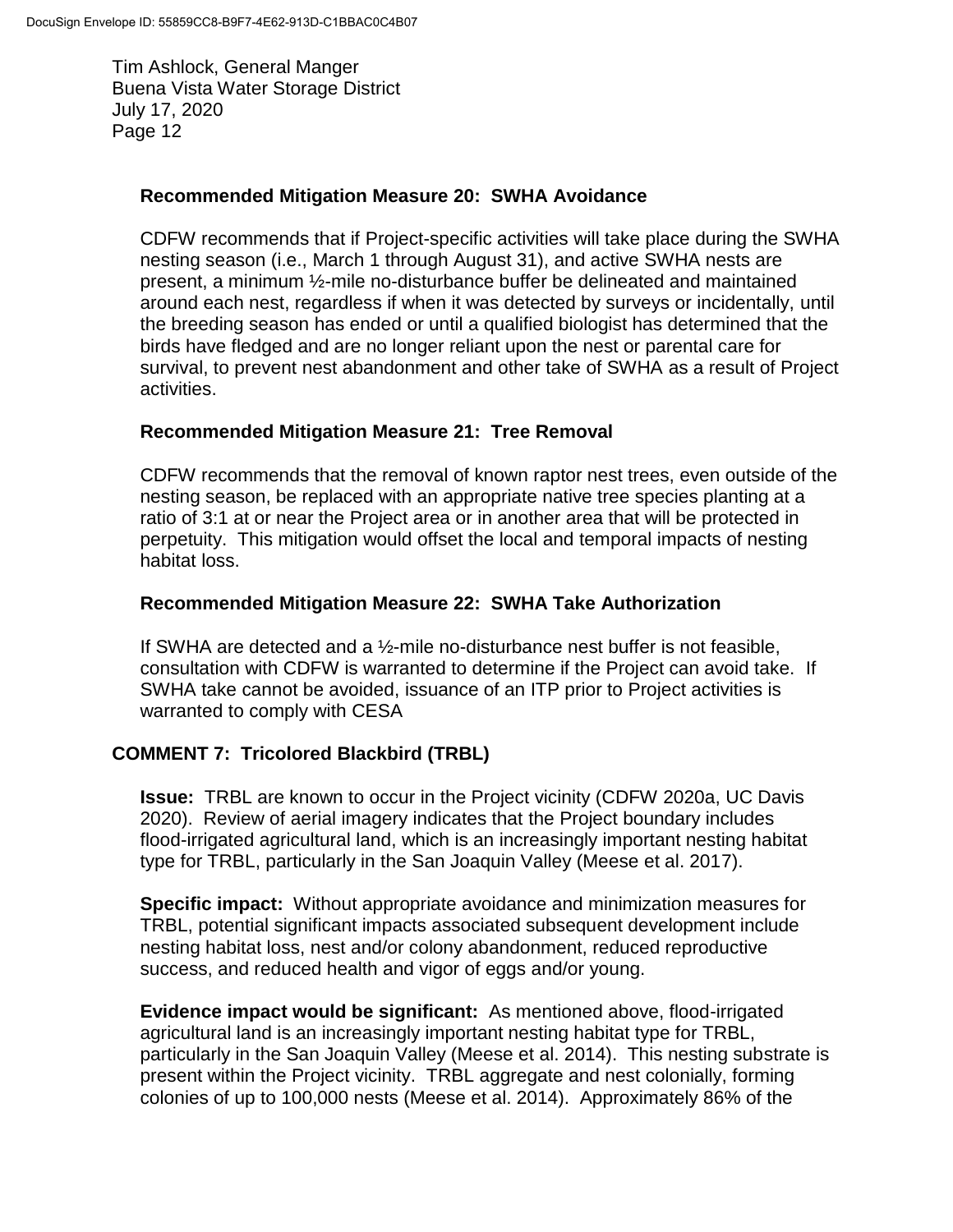global population is found in the San Joaquin Valley (Kelsey 2008, Weintraub et al. 2016). In addition, TRBL have been forming larger colonies that contain progressively larger proportions of the species' total population (Kelsey 2008). In 2008, for example, 55% of the species' global population nested in only two colonies, which were located in silage fields (Kelsey 2008). Nesting can occur synchronously, with all eggs laid within one week (Orians 1961). For these reasons, depending on timing, disturbance to nesting colonies can cause nest entire colony site abandonment and loss of all unfledged nests, significantly impacting TRBL populations (Meese et al. 2014).

### **Recommended Potentially Feasible Mitigation Measure(s)**

To evaluate potential impacts to TRBL associated with subsequent development, CDFW recommends conducting the following evaluation of Project areas and implementing the following mitigation measures.

## **Recommended Mitigation Measure 23: TRBL Surveys**

CDFW recommends that construction be timed to avoid the typical bird-breeding season of February 1 through September 15. If Project activity that could disrupt nesting must take place during that time, CDFW recommends that a qualified wildlife biologist conduct surveys for nesting TRBL no more than 10 days prior to the start of implementation to evaluate presence/absence of TRBL nesting colonies in proximity to Project activities and to evaluate potential Project-related impacts.

### **Recommended Mitigation Measure 24: TRBL Colony Avoidance**

If an active TRBL nesting colony is found during preconstruction surveys, CDFW recommends implementation of a minimum 300-foot no-disturbance buffer, in accordance with CDFW's "Staff Guidance Regarding Avoidance of Impacts to Tricolored Blackbird Breeding Colonies on Agricultural Fields in 2015" (CDFW 2015), until the breeding season has ended or until a qualified biologist has determined that nesting has ceased and the young have fledged and are no longer reliant upon the colony or parental care for survival. It is important to note that TRBL colonies can expand over time and for this reason, CDFW recommends that an active colony be reassessed to determine its extent within 10 days prior to Project initiation.

### **Recommended Mitigation Measure 25: TRBL Take Authorization**

In the event that a TRBL nesting colony is detected during surveys, consultation with CDFW is warranted to discuss whether the Project can avoid take; if take avoidance is not feasible, to acquire an ITP, pursuant to Fish and Game Code section 2081 subdivision (b), prior to any Project activities.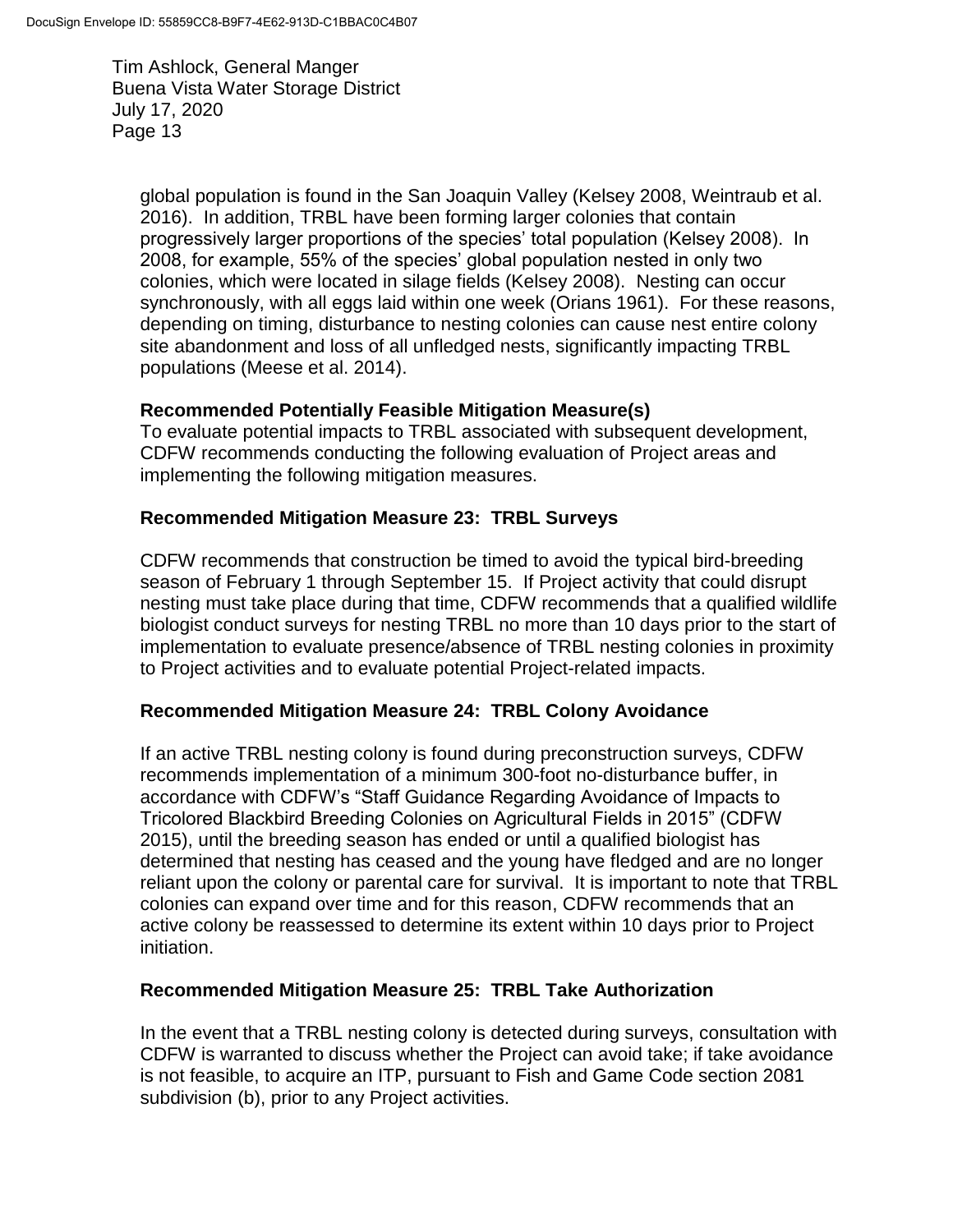#### **COMMENT 8: Special-Status Plants**

**Issue:** Special-status plant species meeting the definition of rare or endangered under CEQA section 15380 are known to occur within the Project and surrounding area. Alkali-sink goldfields, oil nest straw, slough thistle, and recurved larkspur have been documented within the Project area.

**Specific impact:** Without appropriate avoidance and minimization measures for special-status plants, potential significant impacts associated with subsequent construction include loss of habitat, loss or reduction of productivity, and direct mortality.

**Evidence impact would be significant:** Alkali-sink goldfields, oil nest straw, slough thistle, recurved larkspur, and many other special-status plant species are threatened by grazing and agricultural, urban, and energy development. Many historical occurrences of these species are presumed extirpated (CNPS 2019). Though new populations have recently been discovered, impacts to existing populations have the potential to significantly impact populations of plant species.

#### **Recommended Potentially Feasible Mitigation Measure(s)**

To evaluate potential impacts to special-status plants associated with subsequent development, CDFW recommends conducting the following evaluation of Project areas and implementing the following mitigation measures.

### **Recommended Mitigation Measure 26: Special-Status Plant Surveys**

CDFW recommends that individual Project sites be surveyed for special-status plants by a qualified botanist following the "Protocols for Surveying and Evaluating Impacts to Special Status Native Plant Populations and Natural Communities" (CDFG 2018b). This protocol, which is intended to maximize detectability, includes the identification of reference populations to facilitate the likelihood of field investigations occurring during the appropriate floristic period.

### **Recommended Mitigation Measure 27: Special-Status Plant Avoidance**

CDFW recommends that special-status plant species be avoided whenever possible by delineating and observing a no-disturbance buffer of at least 50 feet from the outer edge of the plant population(s) or specific habitat type(s) required by special-status plant species. If buffers cannot be maintained, then consultation with CDFW may be warranted to determine appropriate minimization and mitigation measures for impacts to special-status plant species.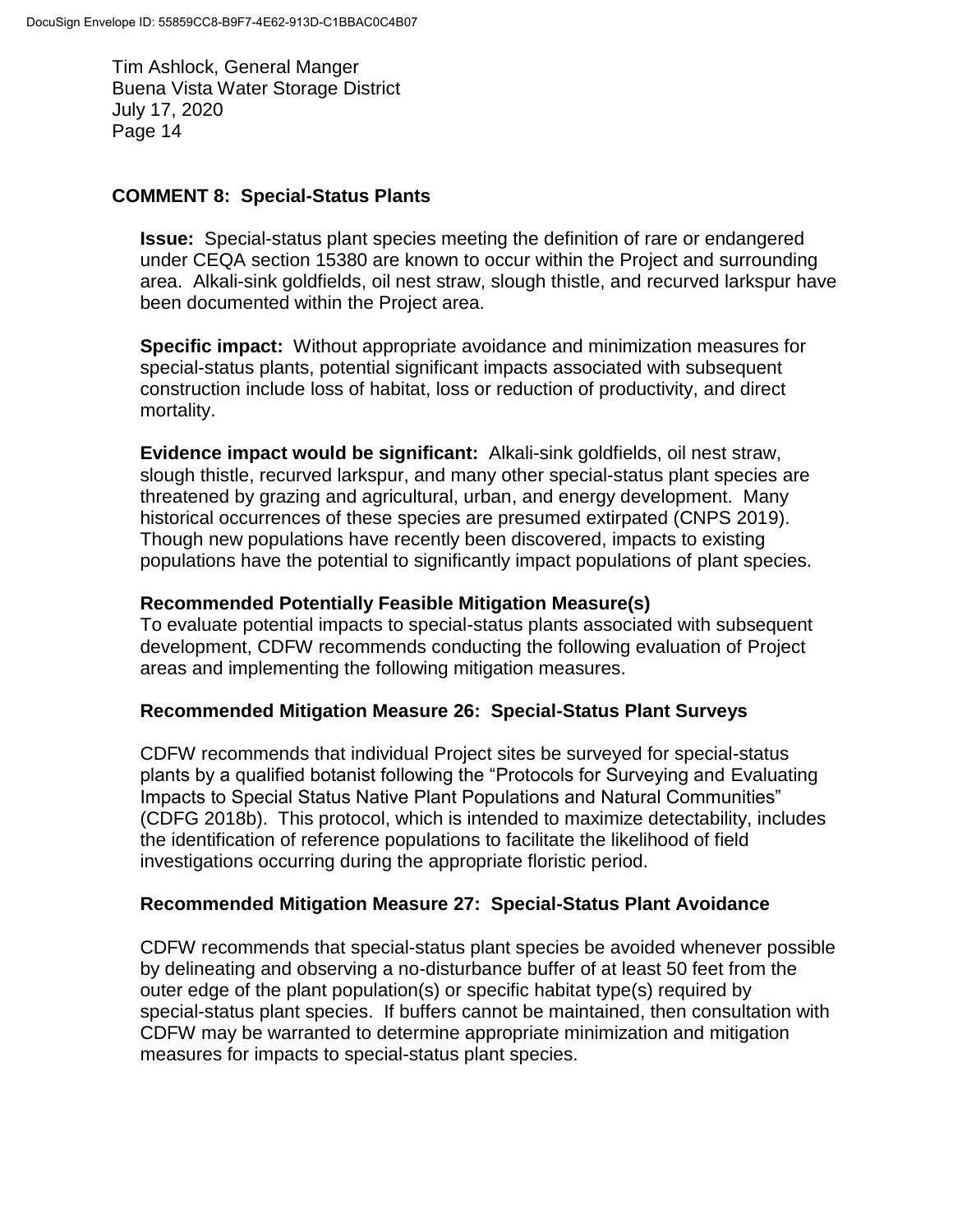## **Recommended Mitigation Measure 28: Listed Plant Species Take Authorization**

If a State-listed plant species is identified during botanical surveys, consultation with CDFW is warranted to determine if the Project can avoid take. If take cannot be avoided, take authorization is warranted. Take authorization would occur through issuance of an ITP, pursuant to Fish and Game Code section 2081 subdivision (b).

## **COMMENT 9: Burrowing Owl (BUOW)**

**Issue:** BUOW occur within and in the vicinity of the Project (CDFW 2020a). BUOW inhabit open grassland containing small mammal burrows, a requisite habitat feature used by BUOW for nesting and cover. Habitat both within and surrounding the Project supports grassland habitat. Therefore, there is potential for BUOW to occupy or colonize the Project.

**Specific impact:** Potentially significant direct impacts associated with subsequent activities and land conversion include habitat loss, burrow collapse, inadvertent entrapment, nest abandonment, reduced reproductive success, reduction in health and vigor of eggs and/or young, and direct mortality of individuals.

**Evidence impact is potentially significant:** BUOW rely on burrow habitat year-round for their survival and reproduction. Habitat loss and degradation are considered the greatest threats to BUOW in California's Central Valley (Gervais et al. 2008). The Project and surrounding area contain remnant undeveloped land but is otherwise intensively managed for agriculture; therefore, subsequent ground-disturbing activities associated with subsequent constructions have the potential to significantly impact local BUOW populations. In addition, and as described in CDFW's "Staff Report on Burrowing Owl Mitigation" (CDFG 2012), excluding and/or evicting BUOW from their burrows is considered a potentially significant impact under CEQA.

### **Recommended Potentially Feasible Mitigation Measure(s) (Regarding Environmental Setting and Related Impact)**

To evaluate potential impacts to BUOW associated with subsequent development, CDFW recommends conducting the following evaluation of Project areas and implementing the following mitigation measures.

### **Recommended Mitigation Measure 29: BUOW Habitat Assessment**

CDFW recommends that a qualified biologist conduct a habitat assessment in advance of Project implementation, to determine if the Project area or its vicinity contains suitable habitat for BUOW.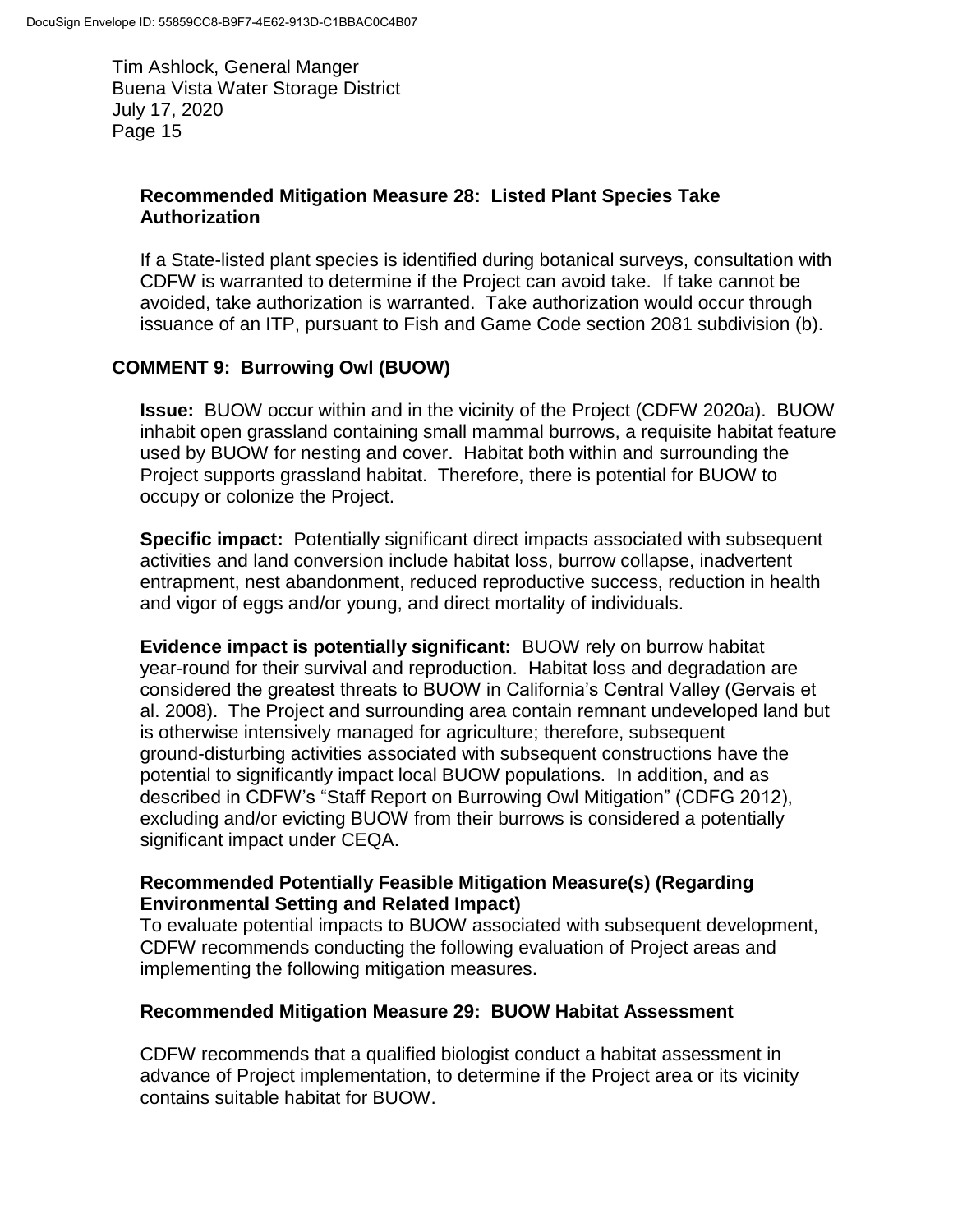# **Attachment 1**

## **CALIFORNIA DEPARTMENT OF FISH AND WILDLIFE RECOMMENDED MITIGATION MONITORING AND REPORTING PROGRAM (MMRP)**

## **PROJECT: Palms Groundwater Recovery Project**

| <b>RECOMMENDED MITIGATION</b>               | <b>STATUS/DATE/INITIALS</b> |  |  |  |
|---------------------------------------------|-----------------------------|--|--|--|
| <b>MEASURES</b>                             |                             |  |  |  |
| <b>Before Disturbing Soil or Vegetation</b> |                             |  |  |  |
| <b>Recommended Mitigation Measure 1:</b>    |                             |  |  |  |
| <b>SJKF Habitat Assessment</b>              |                             |  |  |  |
| <b>Recommended Mitigation Measure 2:</b>    |                             |  |  |  |
| <b>SJKF Surveys and Minimization</b>        |                             |  |  |  |
| <b>Recommended Mitigation Measure 3:</b>    |                             |  |  |  |
| <b>SJKF Take Authorization</b>              |                             |  |  |  |
| <b>Recommended Mitigation Measure 4:</b>    |                             |  |  |  |
| <b>BNLL Habitat Assessment</b>              |                             |  |  |  |
| <b>Recommended Mitigation Measure 5:</b>    |                             |  |  |  |
| <b>BNLL Surveys</b>                         |                             |  |  |  |
| <b>Recommended Mitigation Measure 7:</b>    |                             |  |  |  |
| <b>SJAS Habitat Assessment</b>              |                             |  |  |  |
| <b>Recommended Mitigation Measure 8:</b>    |                             |  |  |  |
| <b>SJAS Surveys</b>                         |                             |  |  |  |
| <b>Recommended Mitigation Measure 10:</b>   |                             |  |  |  |
| <b>SJAS Take Authorization</b>              |                             |  |  |  |
| <b>Recommended Mitigation Measure 11:</b>   |                             |  |  |  |
| <b>TKR Habitat Assessment</b>               |                             |  |  |  |
| <b>Recommended Mitigation Measure 13:</b>   |                             |  |  |  |
| <b>TKR Surveys</b>                          |                             |  |  |  |
| <b>Recommended Mitigation Measure 14:</b>   |                             |  |  |  |
| <b>TKR Take Authorization</b>               |                             |  |  |  |
| <b>Recommended Mitigation Measure 15:</b>   |                             |  |  |  |
| <b>GKR Habitat Assessment</b>               |                             |  |  |  |
| <b>Recommended Mitigation Measure 16:</b>   |                             |  |  |  |
| <b>GKR Surveys</b>                          |                             |  |  |  |
| <b>Recommended Mitigation Measure 18:</b>   |                             |  |  |  |
| <b>GKR Take Authorization</b>               |                             |  |  |  |
| <b>Recommended Mitigation Measure 19:</b>   |                             |  |  |  |
| <b>Focused SWHA Surveys</b>                 |                             |  |  |  |
| <b>Recommended Mitigation Measure 21:</b>   |                             |  |  |  |
| <b>Tree Removal</b>                         |                             |  |  |  |
| <b>Recommended Mitigation Measure 22:</b>   |                             |  |  |  |
| <b>SWHA Take Authorization</b>              |                             |  |  |  |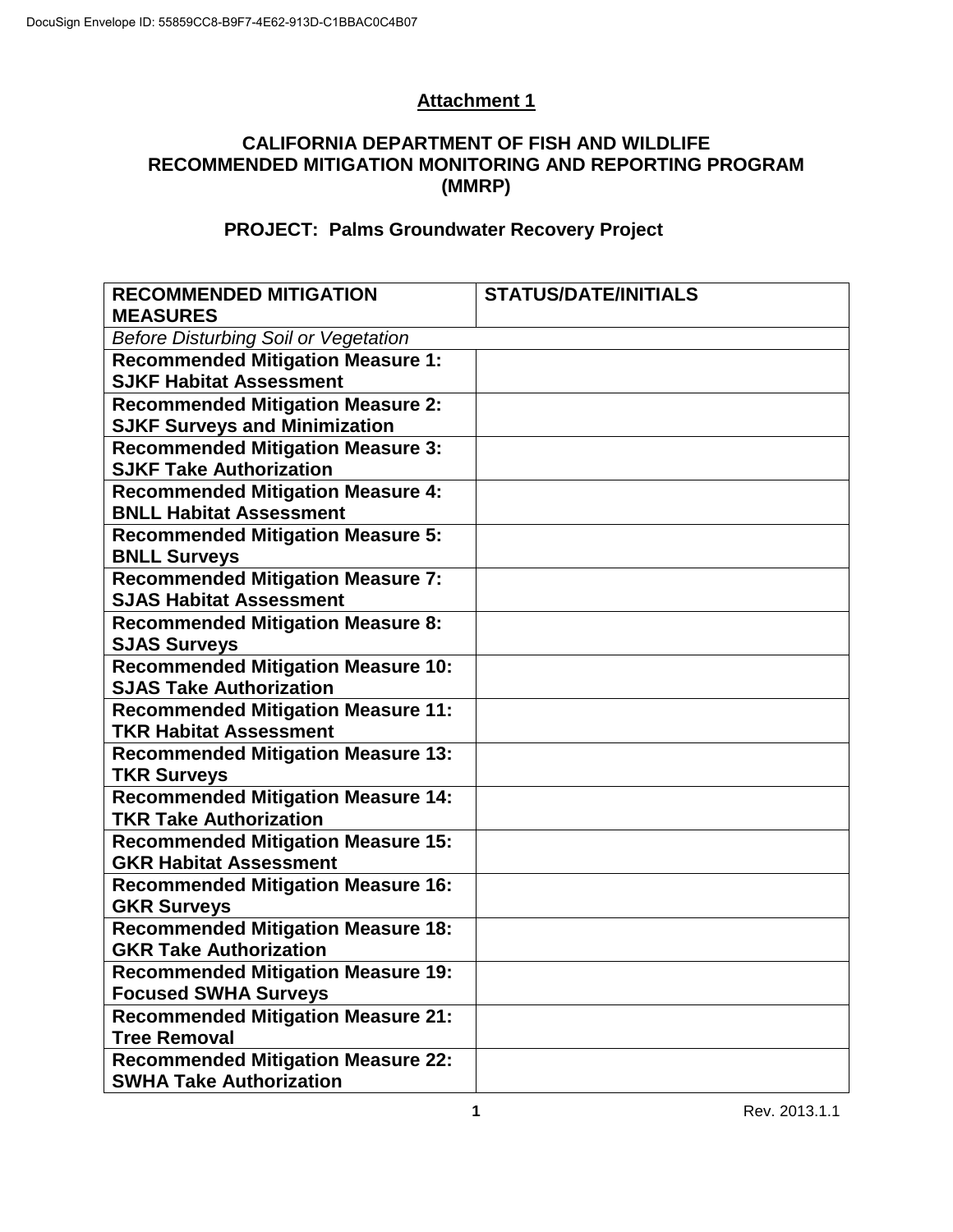| <b>RECOMMENDED MITIGATION</b><br><b>MEASURES</b>                                         | <b>STATUS/DATE/INITIALS</b> |
|------------------------------------------------------------------------------------------|-----------------------------|
| <b>Recommended Mitigation Measure 23:</b><br><b>TRBL Surveys</b>                         |                             |
| <b>Recommended Mitigation Measure 25:</b><br><b>TRBL Take Authorization</b>              |                             |
| <b>Recommended Mitigation Measure 26:</b><br><b>Special-Status Plant Surveys</b>         |                             |
| <b>Recommended Mitigation Measure 28:</b>                                                |                             |
| <b>Listed Plant Species Take Authorization</b>                                           |                             |
| <b>Recommended Mitigation Measure 29:</b>                                                |                             |
| <b>BUOW Habitat Assessment</b>                                                           |                             |
| <b>Recommended Mitigation Measure 30:</b>                                                |                             |
| <b>BUOW Surveys</b>                                                                      |                             |
| <b>Recommended Mitigation Measure 32:</b>                                                |                             |
| <b>BUOW Passive Relocation and</b>                                                       |                             |
| <b>Mitigation</b>                                                                        |                             |
| <b>Recommended Mitigation Measure 33:</b><br><b>Habitat Assessment (Other Species of</b> |                             |
| <b>Special Concern)</b>                                                                  |                             |
| <b>Recommended Mitigation Measure 34:</b>                                                |                             |
| <b>Surveys (Other Species of Special</b>                                                 |                             |
| Concern)                                                                                 |                             |
| <b>Recommended Mitigation Measure 36:</b>                                                |                             |
| <b>Stream and Wetland Mapping</b>                                                        |                             |
| <b>Recommended Mitigation Measure 37:</b>                                                |                             |
| <b>Stream and Wetland Habitat Mitigation</b>                                             |                             |
| <b>During Construction</b>                                                               |                             |
| <b>Recommended Mitigation Measure 6:</b><br><b>BNLL Take Avoidance</b>                   |                             |
| <b>Recommended Mitigation Measure 9:</b>                                                 |                             |
| <b>SJAS Avoidance</b>                                                                    |                             |
| <b>Recommended Mitigation Measure 12:</b>                                                |                             |
| <b>TKR Avoidance</b>                                                                     |                             |
| <b>Recommended Mitigation Measure 17:</b>                                                |                             |
| <b>GKR Avoidance</b>                                                                     |                             |
| <b>Recommended Mitigation Measure 20:</b><br><b>SWHA Avoidance</b>                       |                             |
| <b>Recommended Mitigation Measure 24:</b>                                                |                             |
| <b>TRBL Colony Avoidance</b>                                                             |                             |
| <b>Recommended Mitigation Measure 27:</b>                                                |                             |
| <b>Special-Status Plant Avoidance</b>                                                    |                             |
| <b>Recommended Mitigation Measure 31:</b>                                                |                             |
| <b>BUOW Avoidance</b>                                                                    |                             |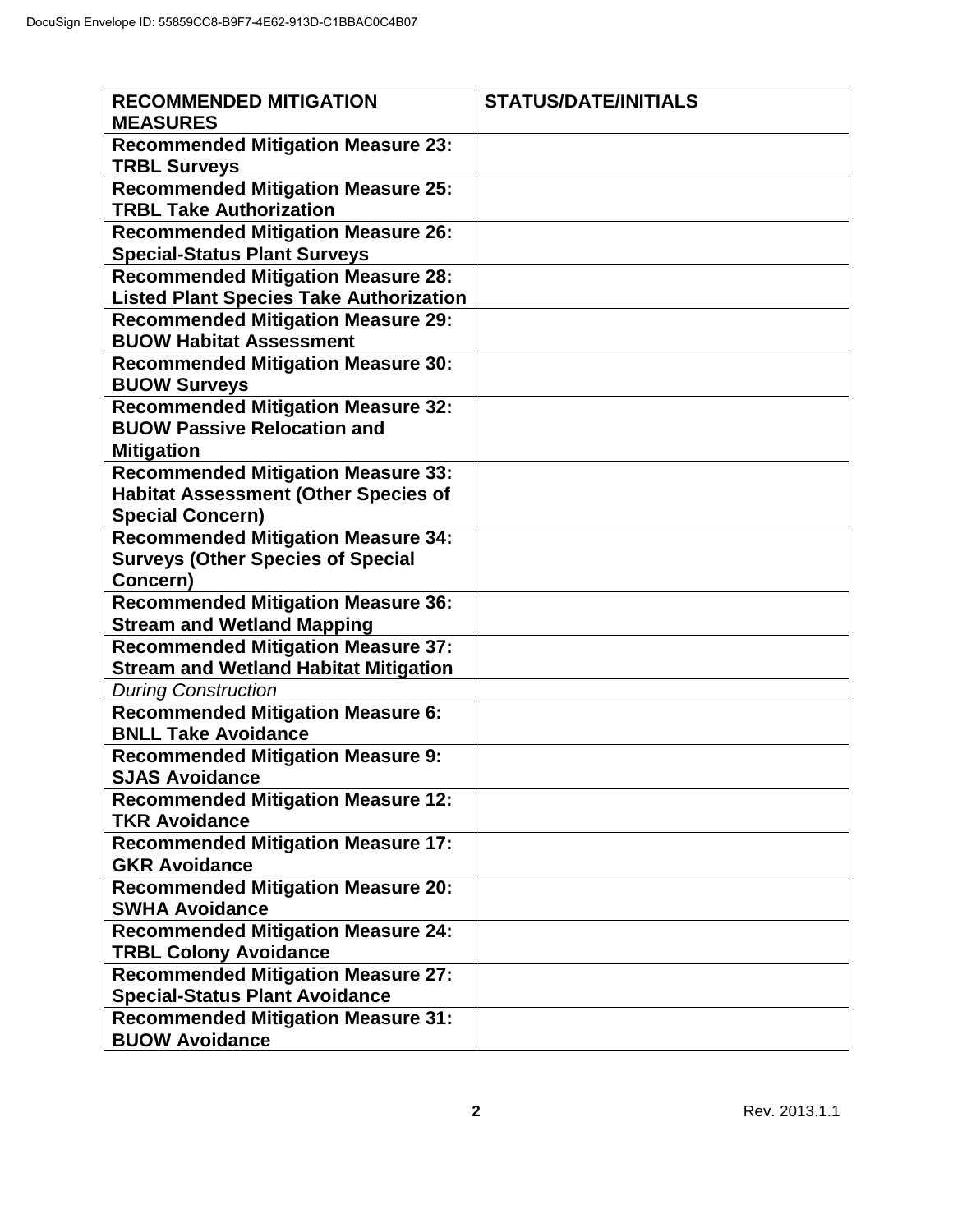| <b>RECOMMENDED MITIGATION</b><br><b>MEASURES</b>                                                    | <b>STATUS/DATE/INITIALS</b> |
|-----------------------------------------------------------------------------------------------------|-----------------------------|
| <b>Recommended Mitigation Measure 35:</b><br><b>Avoidance (Other Species of Special</b><br>Concern) |                             |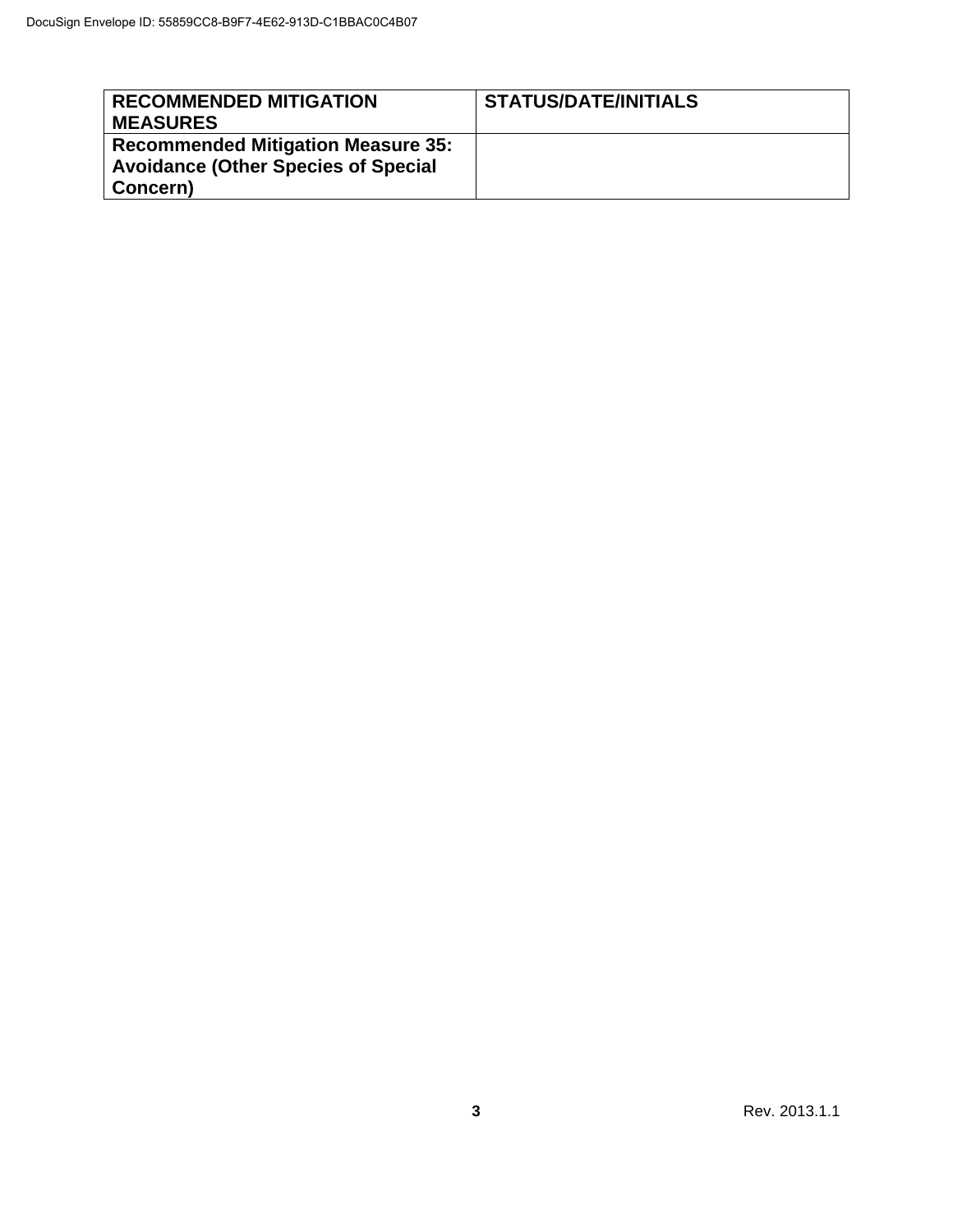### **Recommended Mitigation Measure 30: BUOW Surveys**

If suitable habitat is present on or in the vicinity of the Project area, CDFW recommends assessing presence or absence of BUOW by having a qualified biologist conduct surveys following the California Burrowing Owl Consortium's "Burrowing Owl Survey Protocol and Mitigation Guidelines" (CBOC 1993) and the "Staff Report on Burrowing Owl Mitigation" (CDFG 2012), which suggest three or more surveillance surveys conducted during daylight with each visit occurring at least three weeks apart during the peak breeding season (i.e., April 15 to July 15), when BUOW are most detectable. In addition, CDFW advises that surveys include a minimum 500-foot buffer area around the Project area.

### **Recommended Mitigation Measure 31: BUOW Avoidance**

CDFW recommends that no-disturbance buffers, as outlined in the "Staff Report on Burrowing Owl Mitigation" (CDFG 2012), be implemented prior to and during any ground-disturbing activities. Specifically, CDFW's Staff Report recommends that impacts to occupied burrows be avoided in accordance with the following table unless a qualified biologist approved by CDFW verifies through non-invasive methods that either: 1) the birds have not begun egg laying and incubation; or 2) that juveniles from the occupied burrows are foraging independently and are capable of independent survival.

| Time of Year<br>Location | Level of Disturbance |                     |       |       |
|--------------------------|----------------------|---------------------|-------|-------|
|                          | Low                  | Med                 | High  |       |
| Nesting sites            | April 1-Aug 15       | $200 \; \text{m}^*$ | 500 m | 500 m |
| Nesting sites            | Aug 16-Oct 15        | 200 m               | 200 m | 500 m |
| Nesting sites            | Oct 16-Mar 31        | 50 m                | 100 m | 500 m |

 $*$  meters  $(m)$ 

## **Recommended Mitigation Measure 32: BUOW Passive Relocation and Mitigation**

If BUOW are found within these recommended buffers and avoidance is not possible, it is important to note that according to the Staff Report (CDFG 2012), excluding birds from burrows is not a take avoidance, minimization, or mitigation method and is instead considered a potentially significant impact under CEQA. If it is necessary for Project implementation, CDFW recommends that burrow exclusion be conducted by qualified biologists and only during the non-breeding season, before breeding behavior is exhibited and after the burrow is confirmed empty through non-invasive methods, such as surveillance. CDFW recommends replacement of occupied burrows with artificial burrows at a ratio of one burrow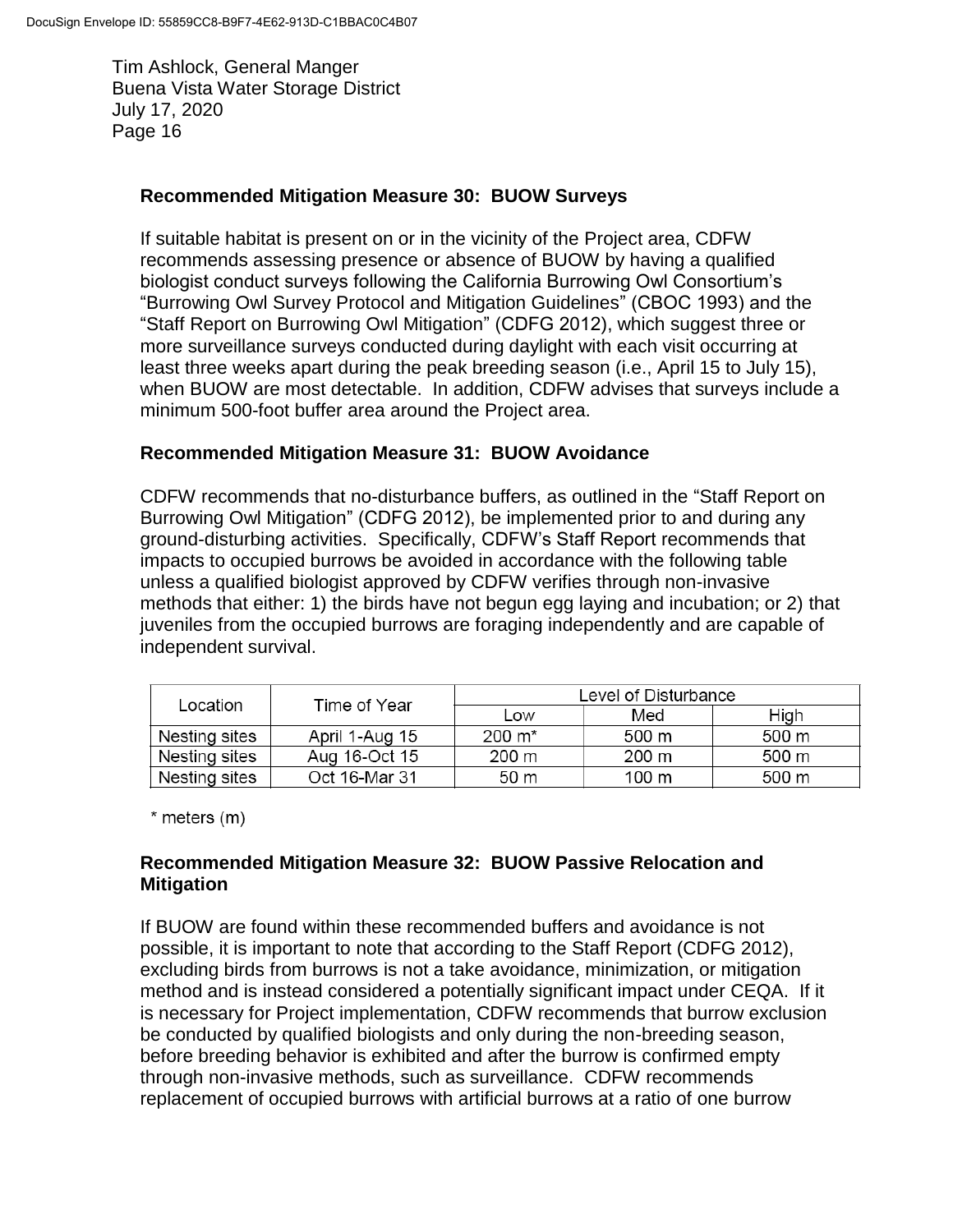collapsed to one artificial burrow constructed (1:1) to mitigate for evicting BUOW and the loss of burrows. BUOW may attempt to colonize or re-colonize an area that will be impacted; thus, CDFW recommends ongoing surveillance at a rate that is sufficient to detect BUOW if they return.

### **COMMENT 10: Other State Species of Special Concern**

**Issue:** Tulare grasshopper mouse*,* San Joaquin pocket mouse, San Joaquin coachwhip, western spadefoot, coast horned lizard, California glossy snake, Le Conte's thrasher, and American badger can inhabit grassland and upland scrub habitats (Shuford and Gardali 2008, Thomson et al. 2016). All the species mentioned above have been documented to occur in the vicinity of the Project, which supports requisite habitat elements for these species (CDFW 2020a).

**Specific impact:** Without appropriate avoidance and minimization measures for these species, potentially significant impacts associated with ground disturbance include habitat loss, nest/den/burrow abandonment, which may result in reduced health or vigor of eggs and/or young, and direct mortality.

**Evidence impact is potentially significant:** Habitat loss threatens all of the species mentioned above (Thomson et al. 2016). Habitat within and adjacent to the Project represents some of the only remaining undeveloped land in the vicinity, which is otherwise intensively managed for agriculture. As a result, ground-and vegetation-disturbing activities associated with development of the Project have the potential to significantly impact local populations of these species.

### **Recommended Potentially Feasible Mitigation Measure(s)**

To evaluate potential impacts to special-status species associated with subsequent development, CDFW recommends conducting the following evaluation of project areas and implementing the following mitigation measures.

#### **Recommended Mitigation Measure 33: Habitat Assessment**

CDFW recommends that a qualified biologist conduct a habitat assessment in advance of project implementation, to determine if project areas or their immediate vicinity contain suitable habitat for the species mentioned above.

#### **Recommended Mitigation Measure 34: Surveys**

If suitable habitat is present, CDFW recommends that a qualified biologist conduct focused surveys for applicable species and their requisite habitat features to evaluate potential impacts resulting from ground and vegetation disturbance.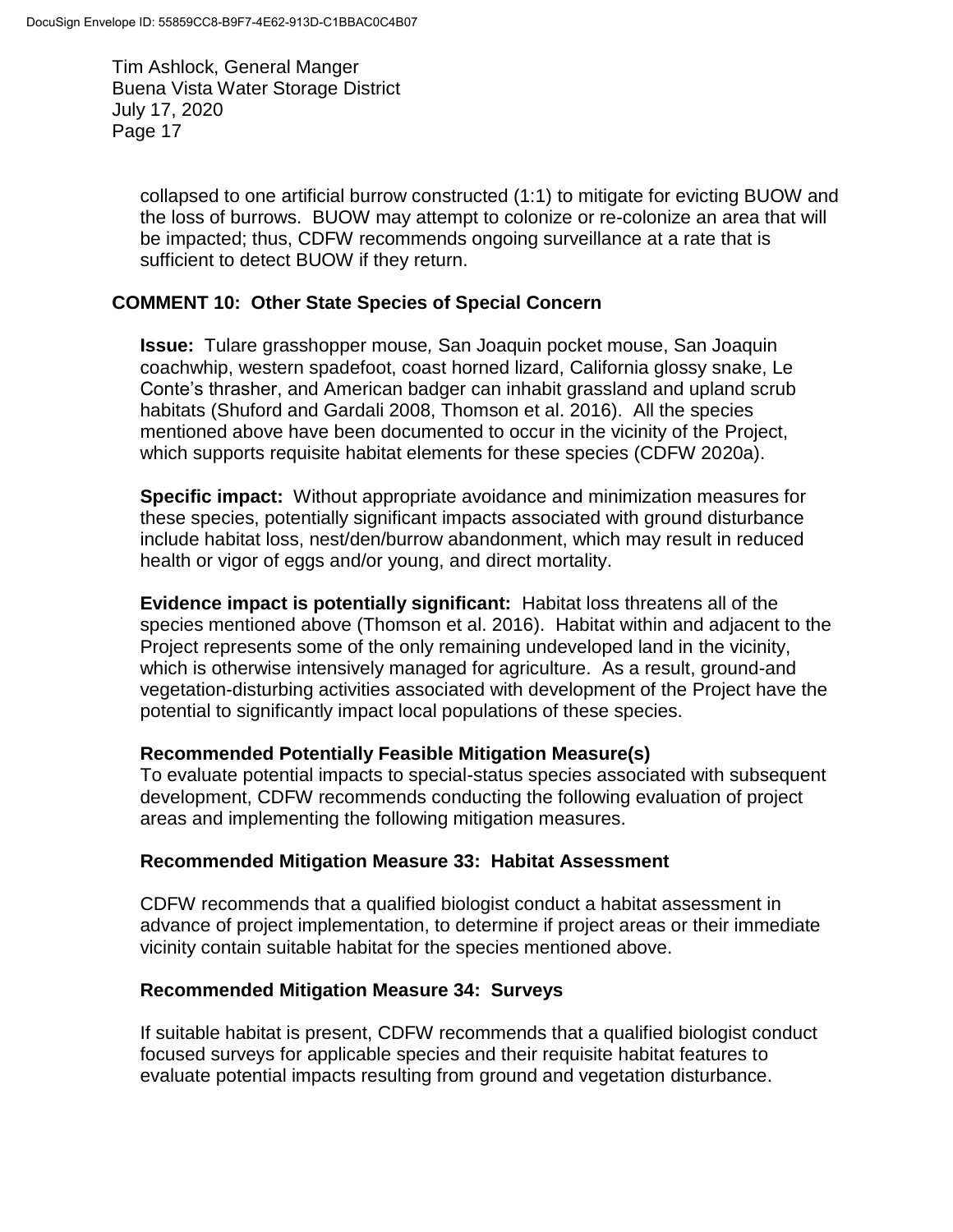#### **Recommended Mitigation Measure 35: Avoidance**

Avoidance whenever possible is encouraged via delineation and observance a 50-foot no-disturbance buffer around dens of mammals like the American badger as well as the entrances of burrows that can provide refuge for small mammals, reptiles, and amphibians.

#### **Would the Project have a substantial adverse effect on any riparian habitat or other sensitive natural community identified in local or regional plans, policies, regulations, or by CDFW or USFWS?**

### **COMMENT 11: Wetland and Riparian Habitats**

**Issue:** The Project area is in the immediate vicinity of numerous waterways, riparian and wetland areas. Development within the Project has the potential to involve temporary and permanent impacts to these features.

**Specific impact:** Project activities have the potential to result in the loss of riparian and wetland vegetation, in addition to the degradation of wetland and riparian areas through grading, fill, and related development.

**Evidence impact is potentially significant:** The Project vicinity includes stream and wetland features within an agricultural landscape that also maintains undeveloped habitats. Riparian and associated floodplain and wetland areas are valuable for their ecosystem processes such as protecting water quality by filtering pollutants and transforming nutrients; stabilizing stream banks to prevent erosion and sedimentation/siltation; and dissipating flow energy during flood conditions, thereby spreading the volume of surface water, reducing peak flows downstream, and increasing the duration of low flows by slowly releasing stored water into the channel through subsurface flow. Within the San Joaquin Valley, modifications of streams to accommodate human uses has resulted in damming, canalizing, and channelizing of many streams, though some natural stream channels and small wetland or wetted areas remain (Edminster 2002). The Fish and Game Commission policy regarding wetland resources discourages development or conversion of wetlands that results in any net loss of wetland acreage or habitat value. Construction activities within these features also has the potential to impact downstream waters as a result of Project site impacts leading to erosion, scour, and changes in stream morphology.

### **Recommended Potentially Feasible Mitigation Measure(s)**

To evaluate potential impacts to wetland and riparian habitats associated with subsequent development, CDFW recommends conducting the following evaluation of project areas and implementing the following mitigation measures.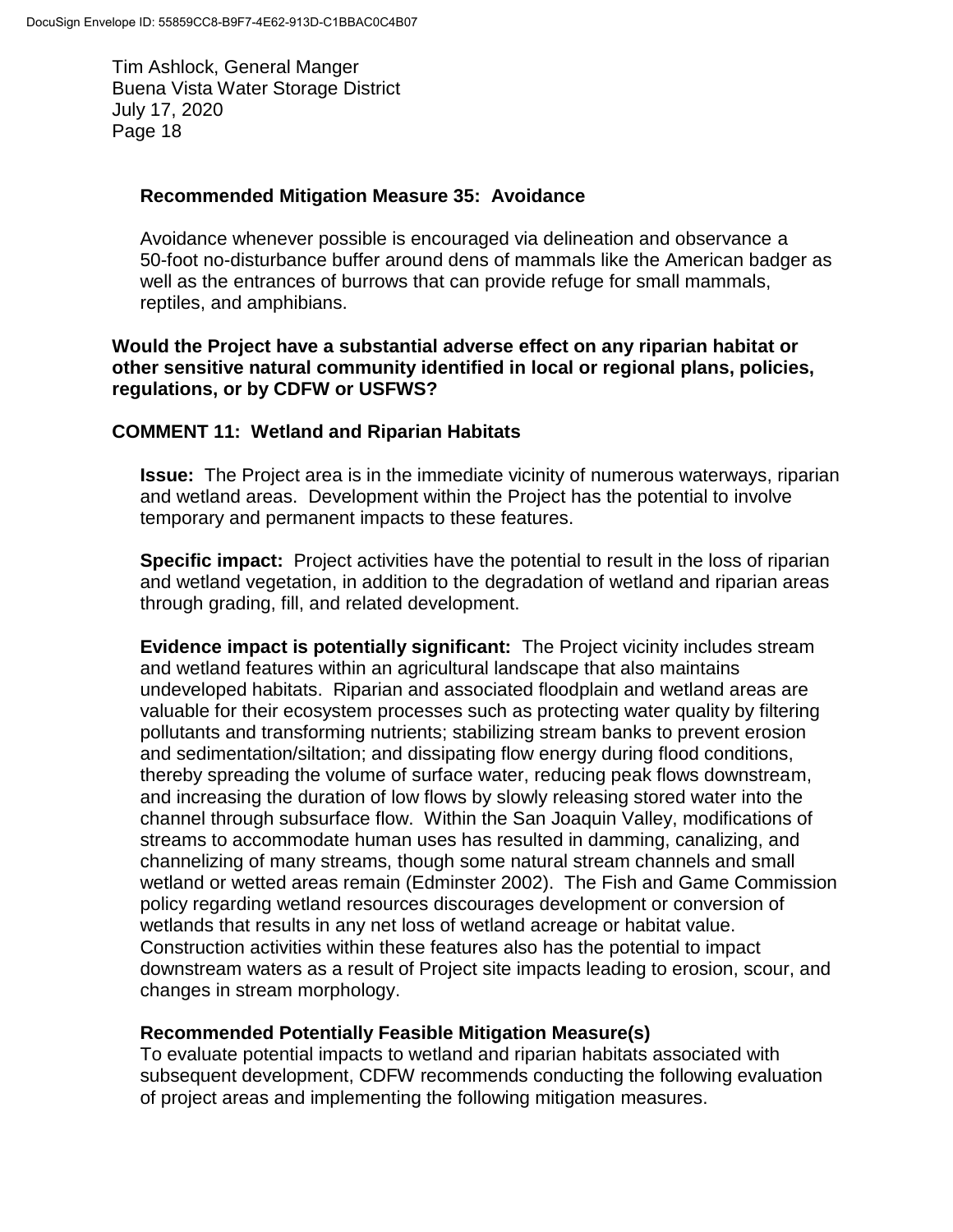### **Recommended Mitigation Measure 36: Stream and Wetland Mapping**

CDFW recommends that formal stream mapping and wetland delineation be conducted by a qualified biologist or hydrologist, as warranted, to determine the baseline location, extent, and condition of streams (including any floodplain) and wetlands within and adjacent to the Project area. Please note that while there is overlap, State and Federal definitions of wetlands differ, and complete stream mapping commonly differs from delineations used by the United States (U.S.) Army Corps of Engineers specifically to identify the extent of Waters of the U.S. Therefore, it is advised that the wetland delineation identify both State and Federal wetlands in the Project area as well as the extent of all streams including floodplains, if present, within the Project area. CDFW advises that site map(s) depicting the extent of any activities that may affect wetlands, lakes, or streams be included with any Project site evaluations, to clearly identify areas where stream/riparian and wetland habitats could be impacted from Project activities.

## **Recommended Mitigation Measure 37: Stream and Wetland Habitat Mitigation**

CDFW recommends that the potential direct and indirect impacts to stream/riparian and wetland habitat be analyzed according to each Project activity. Based on those potential impacts, CDFW recommends that the EIR include measures to avoid, minimize, and/or mitigate those impacts. CDFW recommends that impacts to riparian habitat (i.e., biotic and abiotic features) take into account the effects to stream function and hydrology from riparian habitat loss or damage, as well as potential effects from the loss of riparian habitat to special-status species already identified herein. CDFW recommends that any losses to stream and wetland habitats be offset with corresponding riparian and wetland habitat restoration incorporating native vegetation to replace the value to fish and wildlife provided by the habitats lost from Project implementation. If on-site restoration to replace habitats is not feasible, CDFW recommends offsite mitigation by restoring or enhancing in-kind riparian or wetland habitat and providing for the long-term management and protection of the mitigation area, to ensure its persistence.

### **Editorial Comments and/or Suggestions**

**Federally Listed Species:** CDFW recommends consulting with USFWS regarding potential impacts to federally listed species. Take under the Federal Endangered Species Act (FESA) is more broadly defined than CESA; take under FESA also includes significant habitat modification or degradation that could result in death or injury to a listed species by interfering with essential behavioral patterns such as breeding, foraging, or nesting. Consultation with the USFWS in order to comply with FESA is advised well in advance of any Project activities.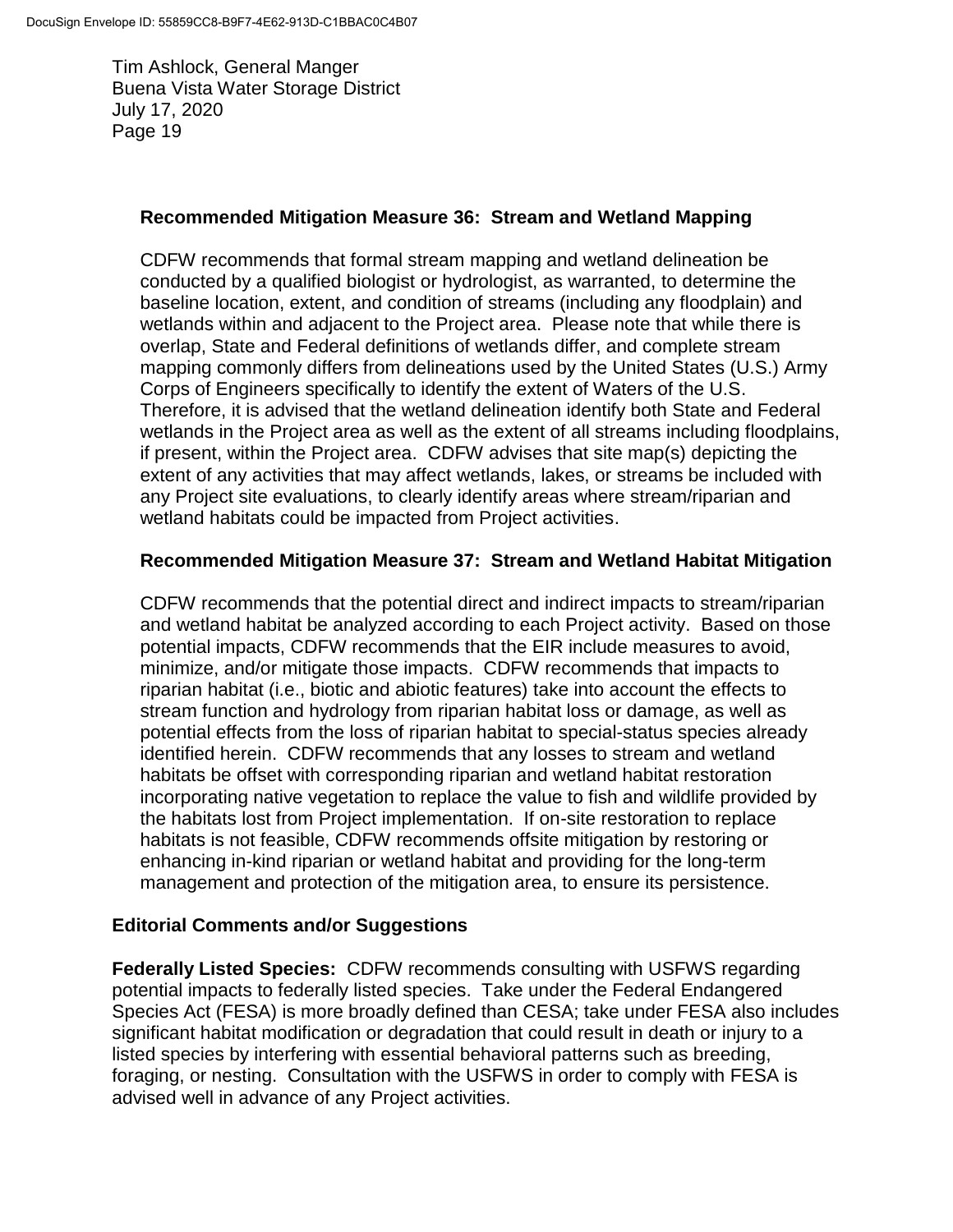**Lake and Streambed Alteration:** Project activities have the potential to substantially change the bed, bank, and channel of lakes, streams, and associated wetlands onsite and/or substantially extract or divert the flow of any such feature that is subject to CDFW's regulatory authority pursuant Fish and Game Code section 1600 et seq. Fish and Game Code section 1602 requires an entity to notify CDFW prior to commencing any activity that may (a) substantially divert or obstruct the natural flow of any river, stream, or lake; (b) substantially change or use any material from the bed, bank, or channel of any river, stream, or lake (including the removal of riparian vegetation): (c) deposit debris, waste or other materials that could pass into any river, stream, or lake. "Any river, stream, or lake" includes those that are ephemeral or intermittent as well as those that are perennial.

CDFW is required to comply with CEQA in the issuance of a Lake or Streambed Alteration Agreement (LSAA); therefore, if the CEQA document approved for the Project does not adequately describe the Project and its impacts to lakes or streams, a subsequent CEQA analysis may be necessary for LSAA issuance. For information on notification requirements, please refer to CDFW's website [\(https://wildlife.ca.gov/Conservation/LSA\)](https://wildlife.ca.gov/Conservation/LSA) or contact CDFW staff in the Central Region Lake and Streambed Alteration Program at (559) 243-4593.

**Nesting Birds:** CDFW has jurisdiction over actions with potential to result in the disturbance or destruction of active nest sites or the unauthorized take of birds. Fish and Game Code sections that protect birds, their eggs and nests include sections 3503 (regarding unlawful take, possession or needless destruction of the nest or eggs of any bird), 3503.5 (regarding the take, possession or destruction of any birds-of-prey or their nests or eggs), and 3513 (regarding unlawful take of any migratory nongame bird).

CDFW encourages Project implementation to occur during the bird non-nesting season; however, if Project activities must occur during the breeding season (i.e., February through mid-September), the Project applicant is responsible for ensuring that implementation of the Project does not result in violation of the Migratory Bird Treaty Act or relevant Fish and Game Codes as referenced above.

To evaluate Project-related impacts on nesting birds, CDFW recommends that a qualified wildlife biologist conduct pre-activity surveys for active nests no more than 10 days prior to the start of ground disturbance to maximize the probability that nests that could potentially be impacted by the Project are detected. CDFW also recommends that surveys cover a sufficient area around the work site to identify nests and determine their status. A sufficient area means any area potentially affected by a project. In addition to direct impacts (i.e., nest destruction), noise, vibration, and movement of workers or equipment could also affect nests. Prior to initiation of construction activities, CDFW recommends that a qualified biologist conduct a survey to establish a behavioral baseline of all identified nests. Once construction begins, CDFW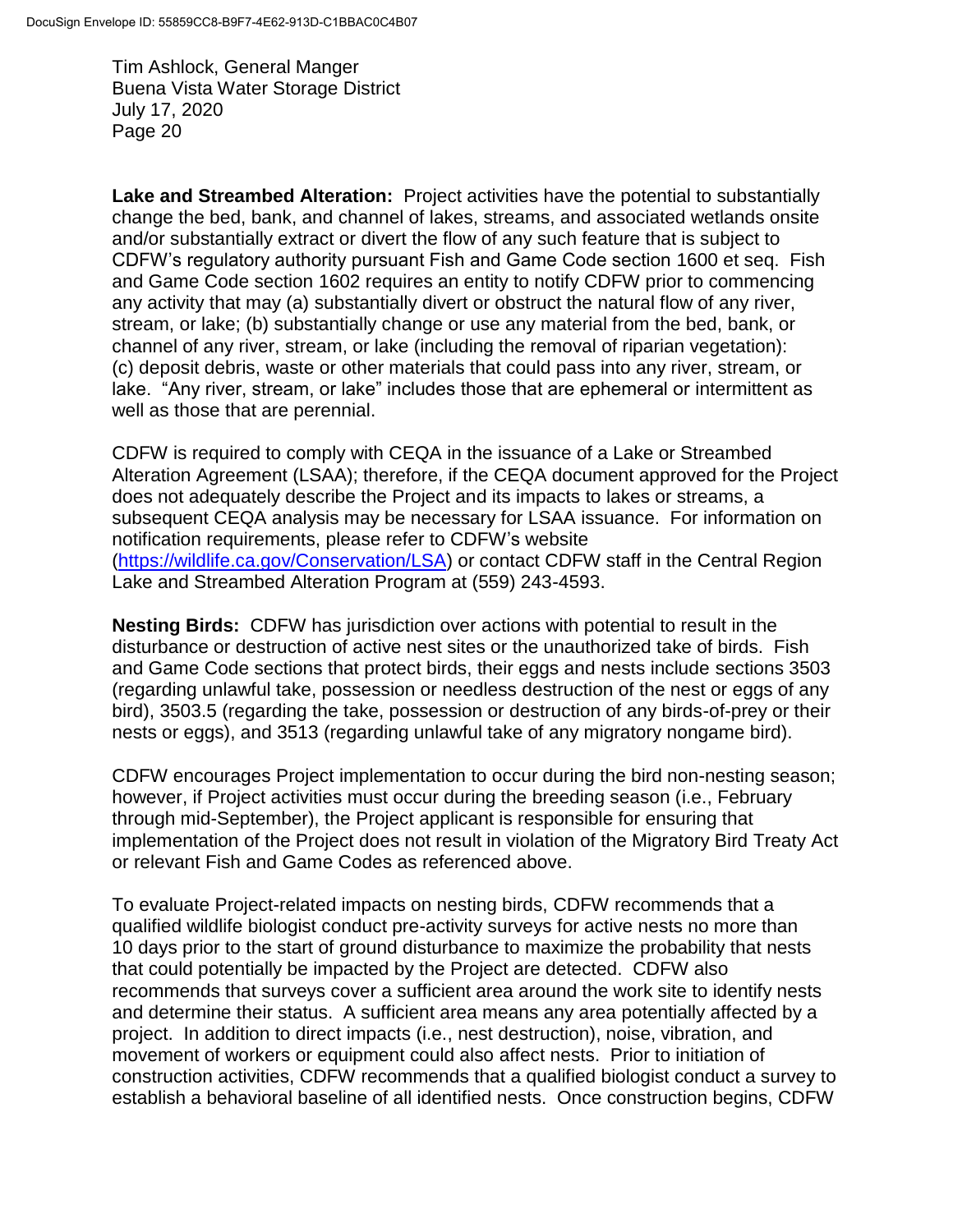recommends that a qualified biologist continuously monitor nests to detect behavioral changes resulting from the project. If behavioral changes occur, CDFW recommends that the work causing that change cease and CDFW be consulted for additional avoidance and minimization measures.

If continuous monitoring of identified nests by a qualified wildlife biologist is not feasible, CDFW recommends a minimum no-disturbance buffer of 250 feet around active nests of non-listed bird species and a 500-foot no-disturbance buffer around active nests of non-listed raptors. These buffers are advised to remain in place until the breeding season has ended or until a qualified biologist has determined that the birds have fledged and are no longer reliant upon the nest or parental care for survival. Variance from these no-disturbance buffers is possible when there is compelling biological or ecological reason to do so, such as when the construction area would be concealed from a nest site by topography. CDFW recommends that a qualified wildlife biologist advise and support any variance from these buffers and notify CDFW in advance of implementing a variance.

# **ENVIRONMENTAL DATA**

CEQA requires that information developed in environmental impact reports and negative declarations be incorporated into a database, which may be used to make subsequent or supplemental environmental determinations (Pub. Resources Code, § 21003, subd. (e)). Accordingly, please report any special-status species and natural communities detected during Project surveys to the CNDDB. The CNNDB field survey form can be found at the following link:

http://www.dfg.ca.gov/biogeodata/cnddb/pdfs/CNDDB\_FieldSurveyForm.pdf. The completed form can be mailed electronically to CNDDB at the following email address: CNDDB@wildlife.ca.gov. The types of information reported to CNDDB can be found at the following link: http://www.dfg.ca.gov/biogeodata/cnddb/plants\_and\_animals.asp.

## **FILING FEES**

The Project, as proposed, would have an impact on fish and/or wildlife, and assessment of filing fees is necessary. Fees are payable upon filing of the Notice of Determination by the Lead Agency and serve to help defray the cost of environmental review by CDFW. Payment of the fee is required in order for the underlying project approval to be operative, vested, and final (Cal. Code Regs, tit. 14, § 753.5; Fish & G. Code, § 711.4; Pub. Resources Code, § 21089).

## **CONCLUSION**

CDFW appreciates the opportunity to comment on the NOP to assist BVWSD in identifying and mitigating Project impacts on biological resources.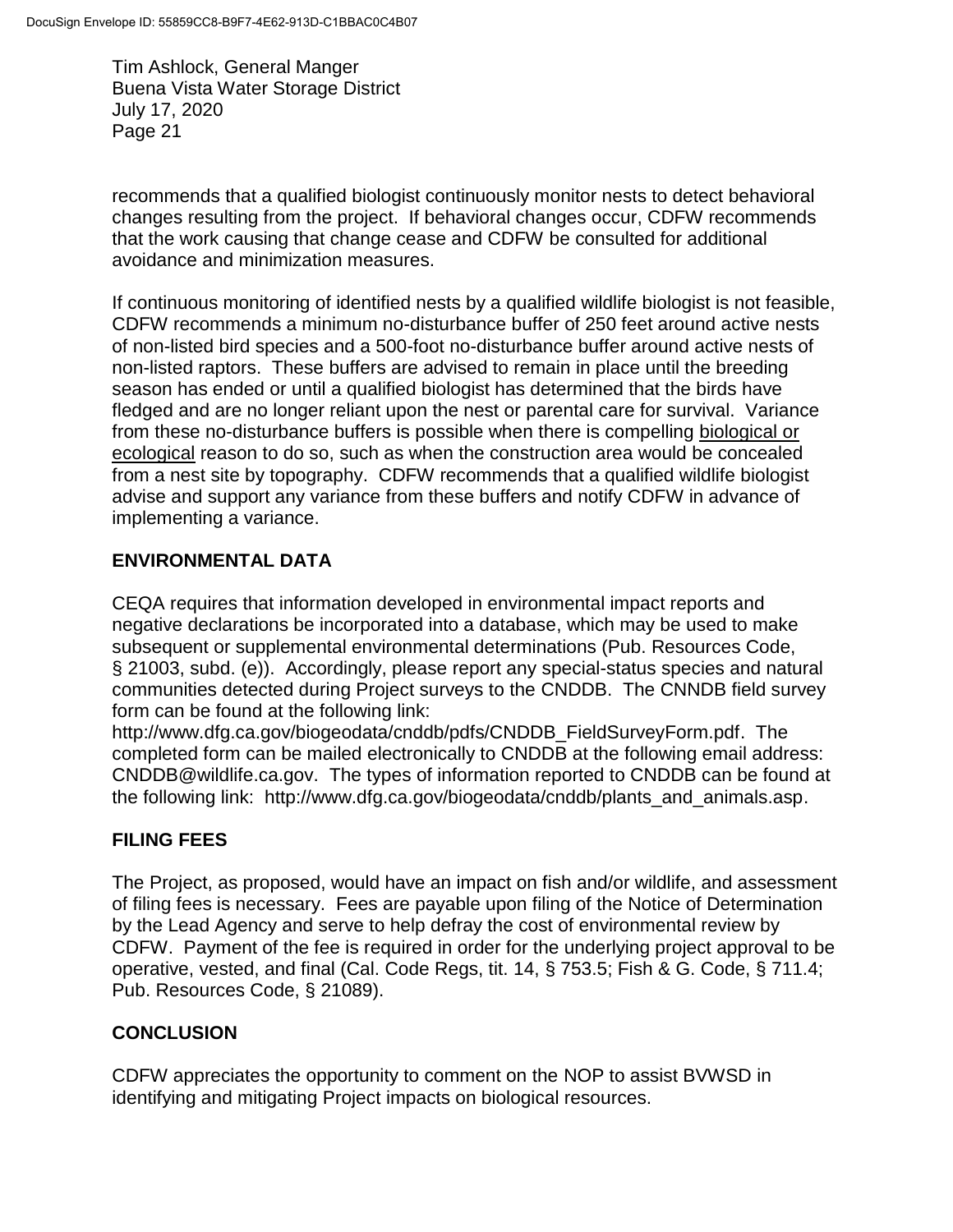If you have questions regarding these comments, please contact Annette Tenneboe, Senior Environmental Scientist (Specialist), at the address on this letterhead, by phone at (559) 243-4014 extension 231, or by email at [Annette.Tenneboe@wildlife.ca.gov.](mailto:Annette.Tenneboe@wildlife.ca.gov)

Sincerely,

-DocuSigned by: Jules Vance

 $-FA83F09FE08945A...$ Julie A. Vance Regional Manager

Attachment 1

ec: Office of Planning and Research State Clearinghouse state.clearinghouse.opr.ca.gov

> Craig Bailey Annette Tenneboe California Department of Fish and Wildlife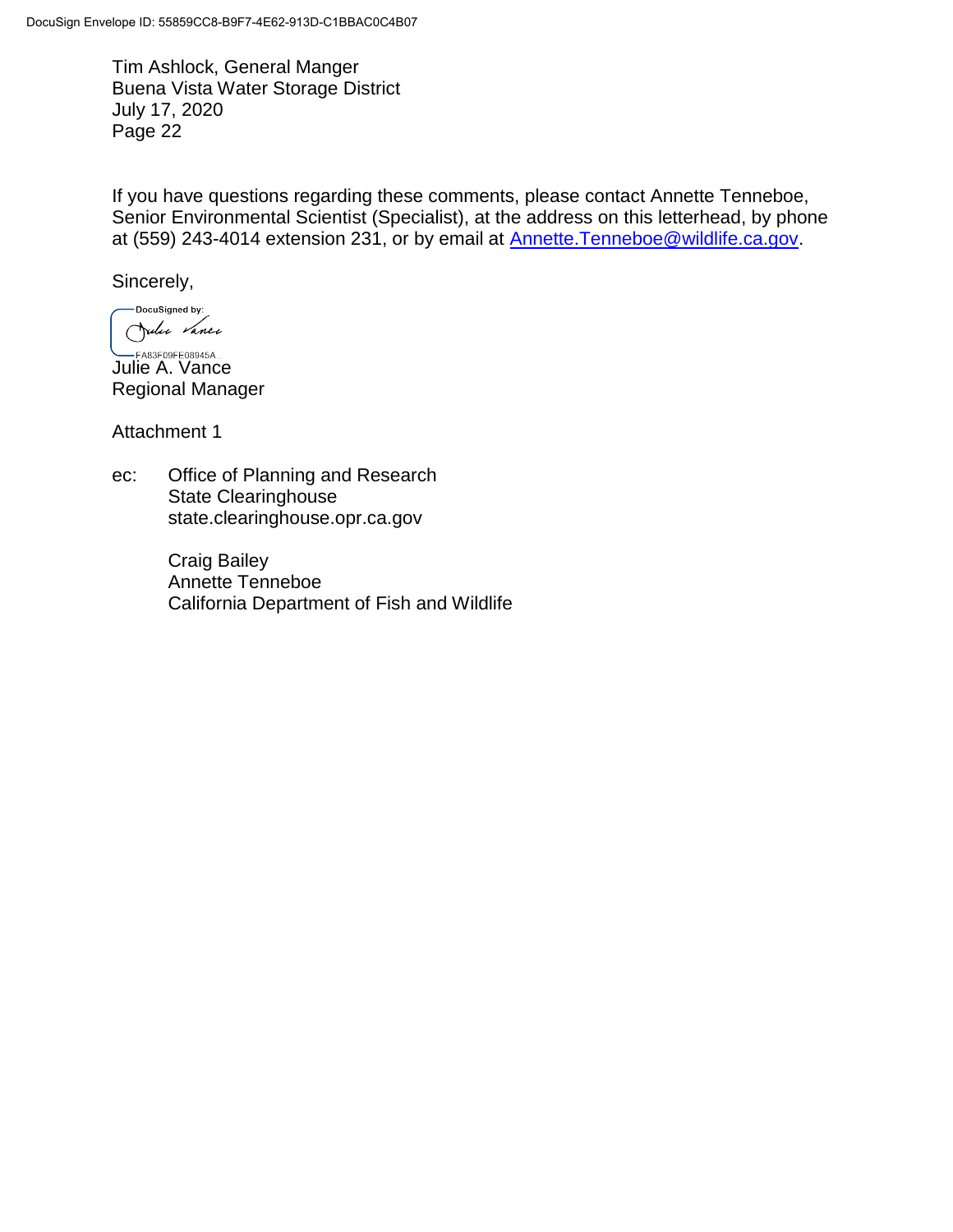## **REFERENCES**

- California Burrowing Owl Consortium (CBOC). 1993. Burrowing owl survey protocol and mitigation guidelines. Pages 171-177 *in* Lincer, J. L. and K. Steenhof (editors). 1993. The burrowing owl, its biology and management. Raptor Research Report Number 9.
- California Department of Fish and Game (CDFG). 1990a. Approved Survey Methodologies for Sensitive Species. San Joaquin Antelope Squirrel, *Ammospermophilus nelsoni*. California Department of Fish and Game, Region 4.
- CDFG. 1990b. Approved Survey Methodologies for Sensitive Species. Giant Kangaroo Rat, *Dipodomys ingens* California Department of Fish and Game, Region 4.
- CDFG. 2012. Staff Report on Burrowing Owl Mitigation. California Department of Fish and Game. March 7, 2012.
- California Department of Fish and Wildlife (CDFW). 2015. Staff Guidance Regarding Avoidance of Impacts to Tricolored Blackbird Breeding Colonies on Agricultural Fields in 2015. March 19, 2015.
- CDFW. 2016. Status Review on Swainson's Hawk (*Buteo swainsoni*) in California. California Department of Fish and Wildlife. April 11, 2016.
- CDFW. 2020a. Biogeographic Information and Observation System (BIOS). https://www.wildlife.ca.gov/Data/BIOS. Accessed July 9, 2020.
- CDFW. 2018b. Protocols for Surveying and Evaluating Impacts to Special Status Native Plant Populations and Sensitive Natural Communities. California Department of Fish and Wildlife. March 20, 2018.
- CDFW. 2019. Approved Survey Methodology for the Blunt-Nosed Leopard Lizard. California Department of Fish and Wildlife, October 2019 (Revised)
- California Native Plant Society (CNPS). 2019. Inventory of Rare and Endangered Plants of California (online edition, v8-03 0.39). Website http://www.rareplants.cnps.org. July 6, 2020.
- Cypher, B. and N. Frost. 1999. Condition of San Joaquin kit foxes in urban and exurban habitats. Journal of Wildlife Management 63: 930-938.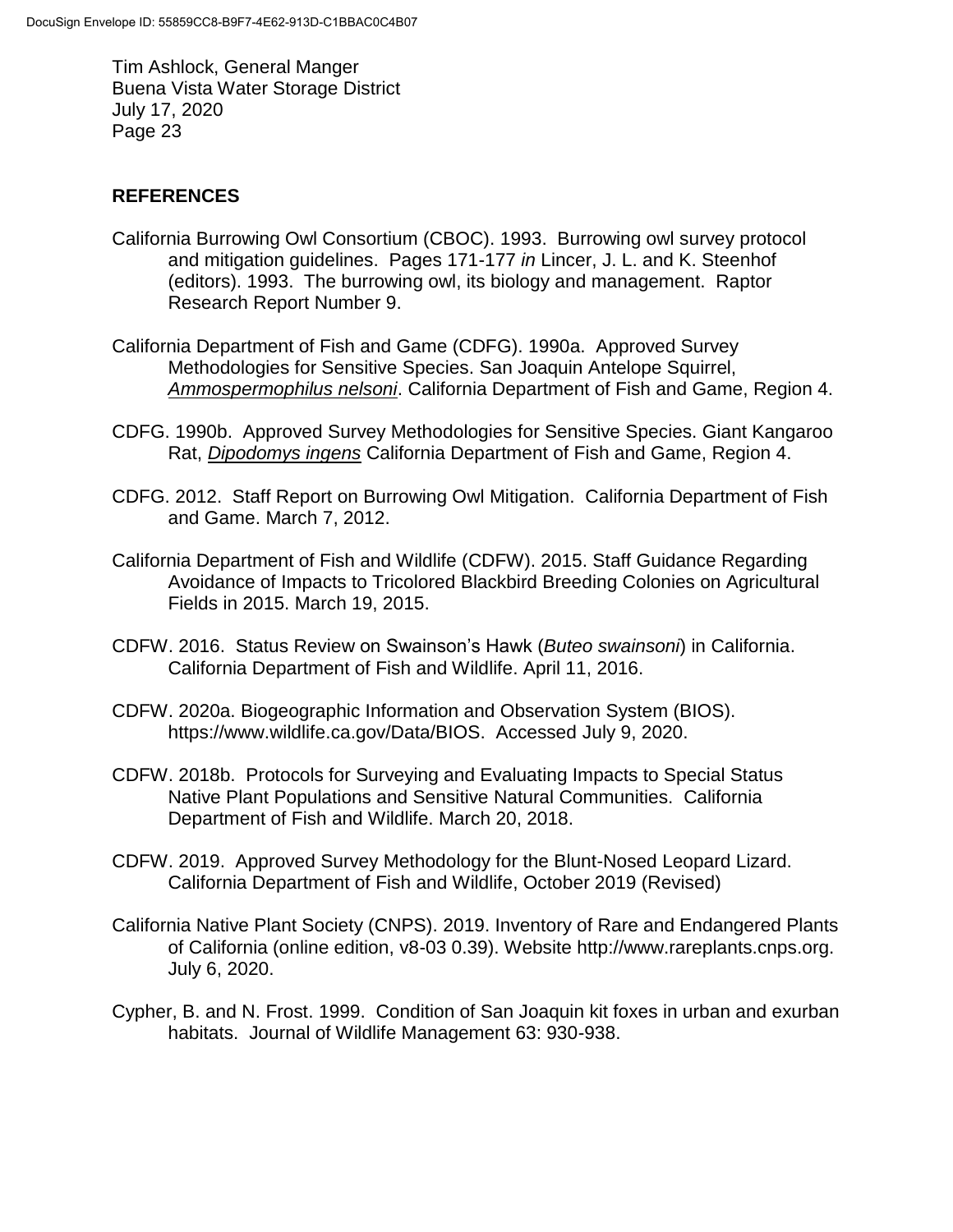- Cypher, B.L., S.E. Phillips, and P.A. Kelly. 2013. Quantity and distribution of suitable habitat for endangered San Joaquin kit foxes: conservation implications. Canid Biology & Conservation 16(7): 25-31. [http://www.canids.org/CBC/16/San\\_Joaquin\\_kit\\_fox\\_habitat\\_suitability.pdf](http://www.canids.org/CBC/16/San_Joaquin_kit_fox_habitat_suitability.pdf)
- Edminster, R.J. 2002. Streams of the San Joaquin. Second Edition. Quercus Publications, Los Banos, California.
- Endangered Species Recovery Program (ESRP). 2020a. Blunt-nosed leopard lizard. <http://esrp.csustan.edu/speciesprofiles/profile.php?sp=gasi> . Accessed July 10, 2020.
- ESRP. 2020b. San Joaquin antelope squirrel. <http://esrp.csustan.edu/speciesprofiles/profile.php?sp=amne> . Accessed July 10, 2020.
- ESRP. 2020c. Tipton kangaroo rat. [https://esrp.csustan.edu/speciesprofiles/profile.php?sp=dinin.](https://esrp.csustan.edu/speciesprofiles/profile.php?sp=dinin) Accessed July 10, 2020.
- ESRP. 2020d. Giant kangaroo rat. [https://esrp.csustan.edu/speciesprofiles/profile.php?sp=diin.](https://esrp.csustan.edu/speciesprofiles/profile.php?sp=diin) Accessed July 9, 2020.
- Estep, J. 2009. The influence of vegetation structure on Swainson's hawk (*Buteo swainsoni*) foraging habitat suitability in Yolo County, California. Prepared for the Yolo Natural Heritage Program, Woodland, CA.
- Gervais, J. A., D. K. Rosenberg, and L. A. Comrack. 2008. Burrowing Owl (*Athene cunicularia*) *In* California Bird Species of Special Concern: A ranked assessment of species, subspecies, and distinct populations of birds of immediate conservation concern in California (W. D. Shuford and T. Gardali, editors). Studies of Western Birds 1. Western Field Ornithologists, Camarillo, California, and California Department of Fish and Game, Sacramento.
- Kelsey, R. 2008. Results of the tricolored blackbird 2008 census. Report submitted to U.S. Fish and Wildlife Service, Portland, OR, USA.
- Meese, R. J., E. C. Beedy, and W. J. Hamilton, III. 2014. Tricolored blackbird (*Agelaius tricolor*), The Birds of North America (P. G. Rodewald, Ed.). Ithaca: Cornell Lab of Ornithology; Retrieved from the Birds of North America: https://birdsnaorg.bnaproxy.birds.cornell.edu/Species-Account/bna/species/tribla. Accessed December 15, 2017.